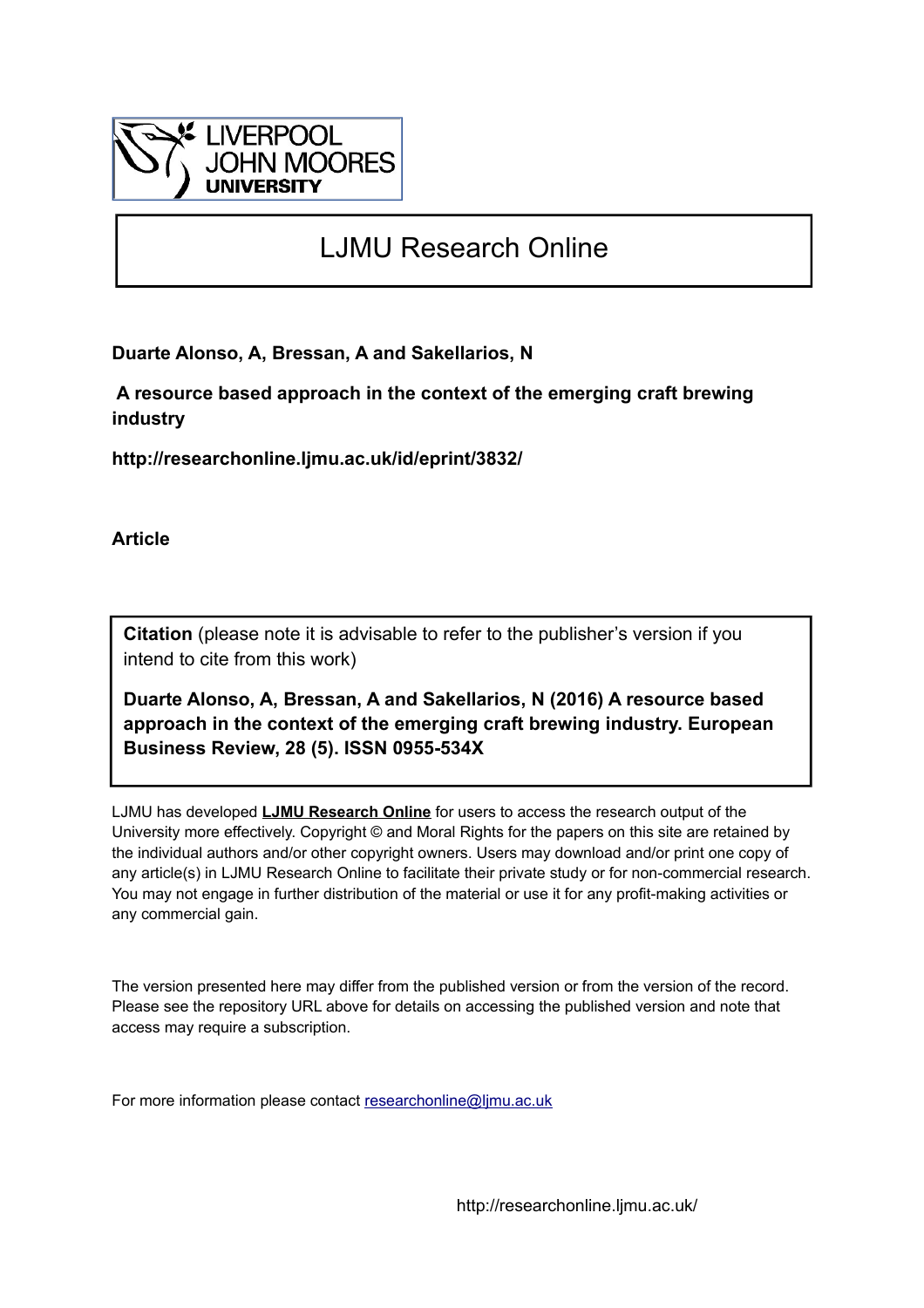# **A resource based approach in the context of the emerging craft brewing industry**

# **Abstract**

**Purpose:** The purpose of this exploratory study is to examine the perceived resources, strengths, weaknesses, opportunities and threats from the perspective of micro and small brewery owners, managers and brewing masters operating in three countries. To this end, the study adopts the resource based view (RBV) of the firm, complemented by a SWOT analysis.

**Design/methodology/approach**: The research provides a mixed methods approach. Data were collected from craft breweries in Italy, Spain and the United Kingdom (UK). 165 valid responses were obtained from an online questionnaire, and an additional 24 face-to-face and telephone interviews with craft brewing operators in these three countries were conducted to further enrich the data. Independent samples t-test and Scheffé post hoc were used to analyse part of the quantitative data, while content analysis and word association were used for the qualitative component.

**Findings:** Product quality and uniqueness of product emerged as important perceived resources and strengths, suggesting an alignment with some of the resource related attributes postulated by the RBV, such as valuable, rare, and (un)substitutable. Other elements, such as natural and sustainable resources, including water quality and the current and future involvement in growing or sourcing raw products locally emerged as key resources, and are suggested as additional attributes. These strategic and tangible resources are however challenged by perceived weaknesses, particularly lack of financial, infrastructure and commercialisation resources, as well as threats from competition.

**Originality/value:** The exploratory study focuses on craft brewing from the perspective of micro/small operators. This industry has received very limited attention from the literature. The use of the RBV, with the potential to increase understanding of an emerging industry, and develop the theory further in this domain, adds to the originality and value of this research.

**Keywords**: Resource based view of the firm, resources, SWOT analysis, micro and small firms, craft brewing, entrepreneurship, Europe.

# **Paper type:** Research paper

# **1. Introduction**

Industry and news reports document the emergence of craft brewing around the world (e.g., Byrne, 2015; Ellingsworth, 2014; Greenblat, 2015; Maier, 2013; McAloon, 2015). Increasing numbers of craft breweries, particularly smaller firms, underline the strong growth within this industry. For instance, data from the Brewers Association (2015) illustrates that microbreweries constitute a key group within the brewing industry in the United States. Similarly, in the UK, it is estimated that a new brewery opens every second day, with currently over 1,400 breweries across Britain (Gov.UK, 2015).

The world-wide craft brewing phenomenon has also attracted the interest of academics, with studies investigating this industry in Italy (Fastigi et al., 2015), UK and Republic of Ireland (Danson et al., 2015; Maye, 2012; McGrath and O'Toole, 2013), Czech Republic (Maier, 2013), United States (e.g., Murray and Kline, 2015) and Australia (Watne and Hakala, 2011). One common characteristic identified in existing studies relates to the size of craft breweries, which is predominantly micro and small. This aspect is relevant to the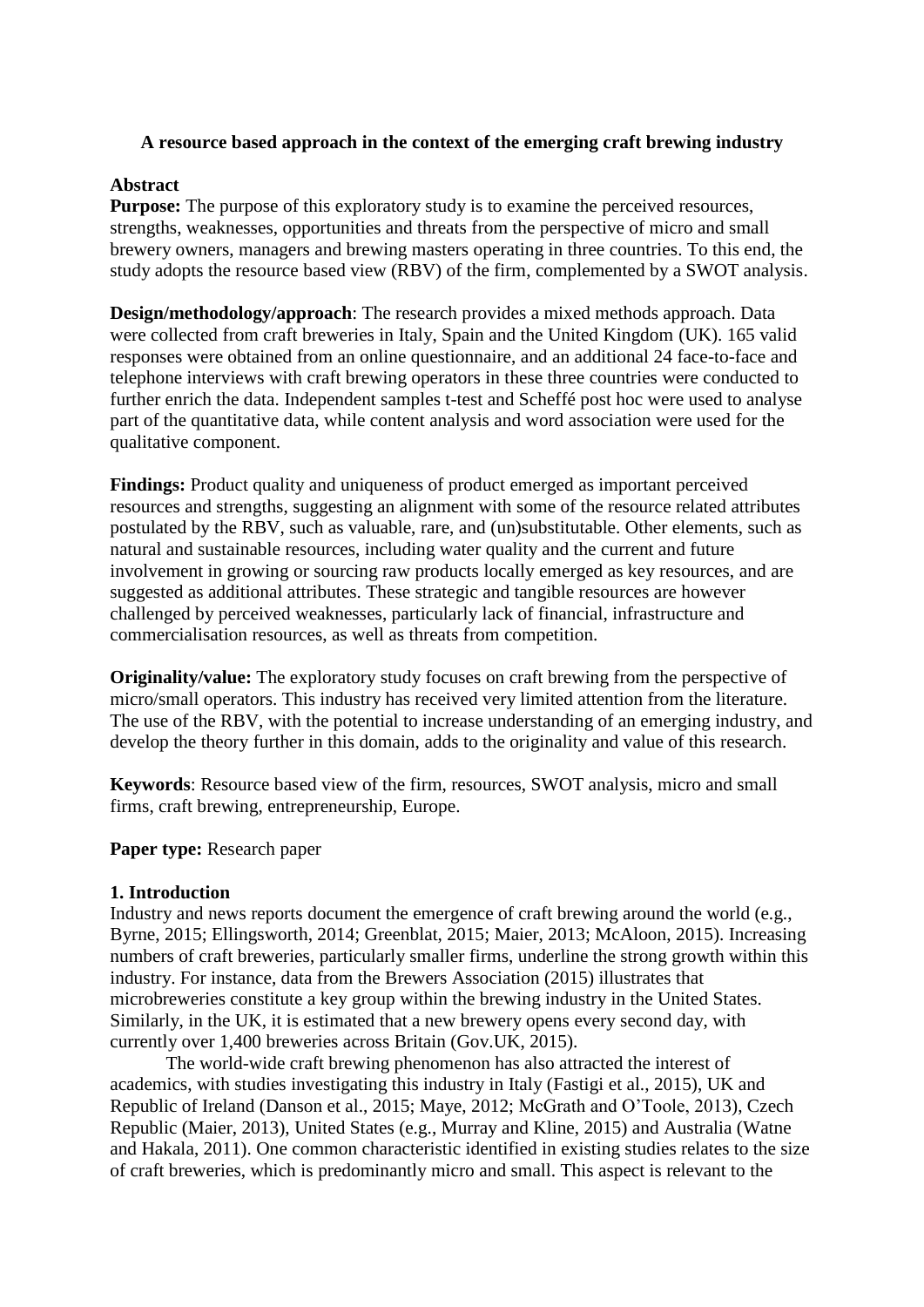present study, which investigates entrepreneurial issues among micro and small craft breweries in three different European countries. For the purpose of the study, micro businesses are those employing fewer than 10 people, while small are those employing fewer than 50 (ESBA, 2011).

Despite these initial efforts to examine the burgeoning craft brewing industry, there is a clear dearth of knowledge in numerous areas and from different dimensions. Indeed, some authors underline that the field of "microbrewing continues to be underresearched" (Danson et al., 2015, p. 142), or that microbrewing research "has received limited attention in the economic geography literature" (Maye, 2012, p. 473). Further, there is an argument that "breweries are understudied… and [represent] a ripe area for investigation" (Murray and Kline, 2015, p. 4). Lack of research among small and microbreweries is also evident in regards to comparative studies highlighting differences or commonalities across regions or countries.

In response to some of these acknowledged research gaps, the present study takes a cross-country and mixed methods approach to investigate craft brewing in the context of micro and small enterprises, thus, contributing to the existing literature. Moreover, by investigating micro and small craft breweries operating in Italy, Spain, and the UK, the study provides an international perspective of craft brewing firms.

In addition, the study adopts the RBV of the firm (Barney, 1991; Wernerfelt, 1984); this theoretical foundation is further complemented by a strengths, weaknesses, opportunities and threats (SWOT) analysis to examine the following research questions:

What are participants' main perceived resources as they relate to their firm? Do responses vary according to the demographic characteristics of participants, or their firms?

Further, what are the main perceived:

Strengths of the craft brewing firm? Weaknesses, if any? Existing opportunities? Threats faced by the firm?

Information resulting from addressing the questions above could be useful from practical and theoretical perspectives. For example, learning about the perceived resources and strengths of participants' firms could provide practical information to the industry, government and regional bodies and entities of areas where firms might be capable to achieve business sustainability, contributing to value added to their production. Similarly, identifying weaknesses, potential opportunities and threats could better inform the industry, new entrants, or other businesses involved in this or other types of boutique industries that, as the United States' craft brewery industry shows, may be primarily composed of micro and small firms. From a theoretical perspective, the adoption of the RBV of the firm could assist in facilitating the understanding of micro and small entrepreneurs' perceived importance of existing resources and strengths in an emerging industry. Consequently, this investigation could also illuminate future research in this or other developing industries, as well as in those industries already established.

## **2. Literature Review**

## *2.1 The RBV of the firm*

For firms, products and resources "are two sides of the same coin" (Wernerfelt, 1984, p. 171); while most products may demand services of various resources, "most resources can be used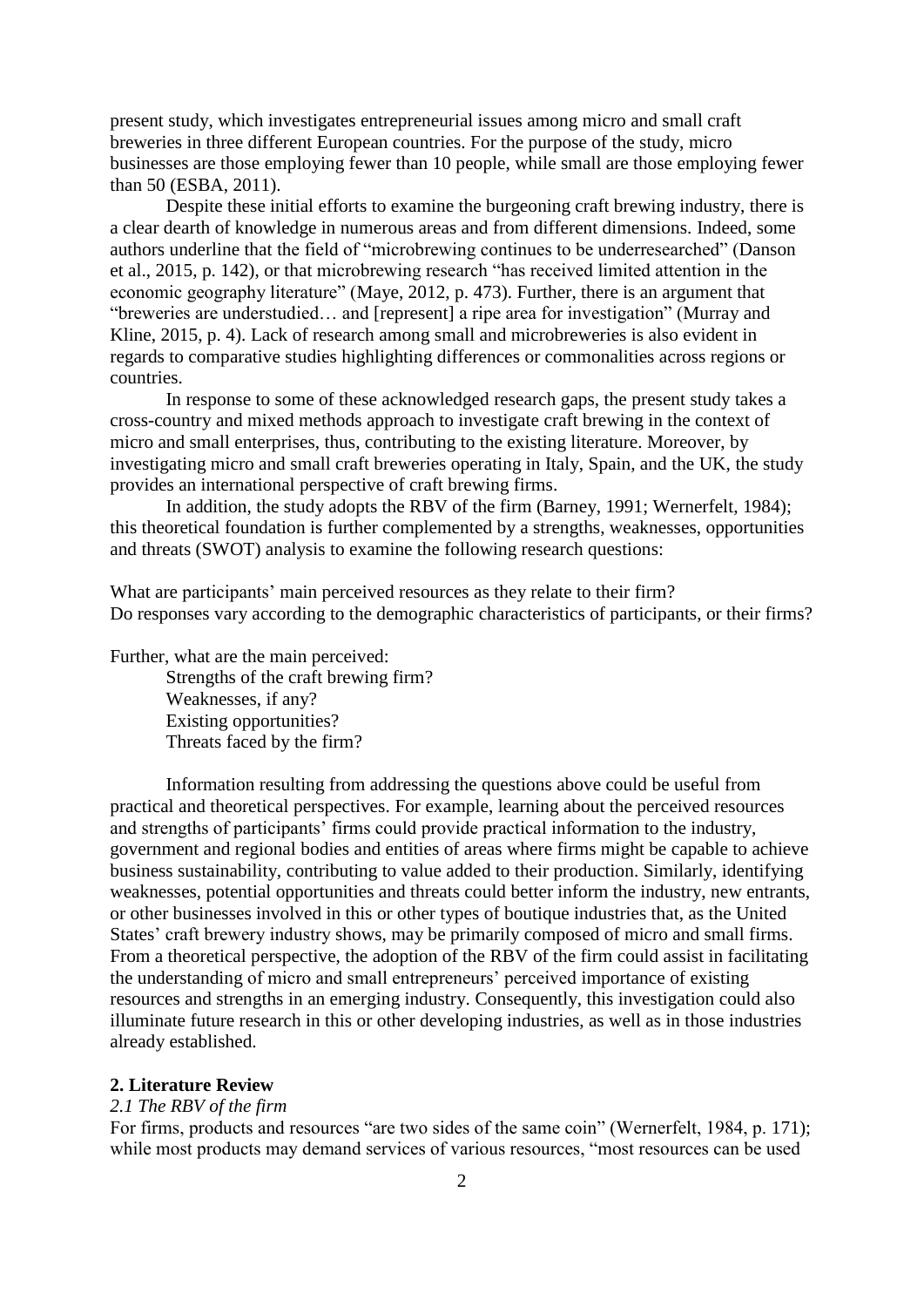in several products" (Wernerfelt, 1984, p. 171). Edelman et al. (2005) refer to firm resources as capabilities, knowledge controlled by firms, processes, and all assets. Strategically relevant resources comprise human, physical, and organisational capital (Barney, 1991). Importantly, resources are heterogeneous (Edelman et al., 2005), with examples including knowledge and skills, material components, customers and suppliers, organisational routines (Karnøe and Garud, 2012), or technological skills (Wernerfelt, 1984). Resources are also represented by elements that could be thought of as strengths or weaknesses of a particular firm (Wernerfelt, 1984).

Various studies have contributed to developing the foundation of the RBV of the firm (e.g., Barney, 1986a, 1986b, 1991; Peteraf, 1993; Porter, 1980; Ulrich and Barney, 1984; Wernerfelt, 1984). Within the domain of resource based theory, traditional strategy insights regarding firms' distinctive heterogeneous capabilities and competencies are incorporated (Mahoney and Pandian, 1992).

Barney's (1991) research is of particular relevance to the present study. In referring to the seminal work of Porter (1985) and Rumelt (1984) on sustained competitive advantage, and further structured by subsequent contributions (Andrews, 1971; Ansoff, 1965; Hofer and Schendel, 1978), Barney (1991) presents a framework depicting the relationship between the SWOT analysis dimensions, the resource based model, and other models of industry attractiveness. Barney's (1991) framework seeks to illustrate that firms can gain sustained competitive advantage by implementing strategies helping them exploit internal strengths in response to environmental opportunities, and neutralise external threats to minimise or avoid internal weaknesses. In this context, heterogeneity and immobility are requirements for firms' management, as these elements may have significant impacts on sustained competitive advantage (Barney, 1991). Moreover, many firms, including competitors, can gain access to resources that are homogeneous or 'perfectly mobile' (Barney, 1991).

Although implicit in Barney's (1991) framework, the links between competitive advantage and firms' sustainability, are further discussed in the broader literature. Among other authors, Wagner and Schaltegger (2003) also propose a framework when they examine environmental and economic performance. The authors' conceptualisation illustrates that explanatory factors (e.g., firm size, industry market structure, technology and processes operated) can lead to both social/environmental performance and business competitivenesseconomic performance, also referred to as sustainable competitiveness (Wagner and Schaltegger, 2003).

Innovation, defined by Kanter (1983) as the generation, acceptance, and implementation of new products, services, or processes, is also critical for businesses' survival, including to a firm's differentiation strategies (e.g., Hull and Rothenberg, 2008). Innovation is therefore strongly associated with resources, competitive advantage, and sustained competitive advantage. Earlier research (e.g., Lengnick-Hall, 1992), recognises a multidimensional and complex connection between competitive advantage, technological advances, and innovation. McGrath et al. (1996) explain that for innovation projects to achieve competitive advantages, they must demonstrate reliable and successful achievement of business objectives, including the requirement that innovation team members be able to work proficiently (McGrath et al., 1996). These aspects further suggest the significance of team members' skills, and therefore, of an organisation's resources, with implications for its sustained competitive advantage.

The importance of firm resources is further discussed by Barney (1991), who highlights four key attributes:

*Valuable.* Resources are considered valuable when they can act as enablers for firms to consider or implement strategies that help improve their effectiveness or efficiency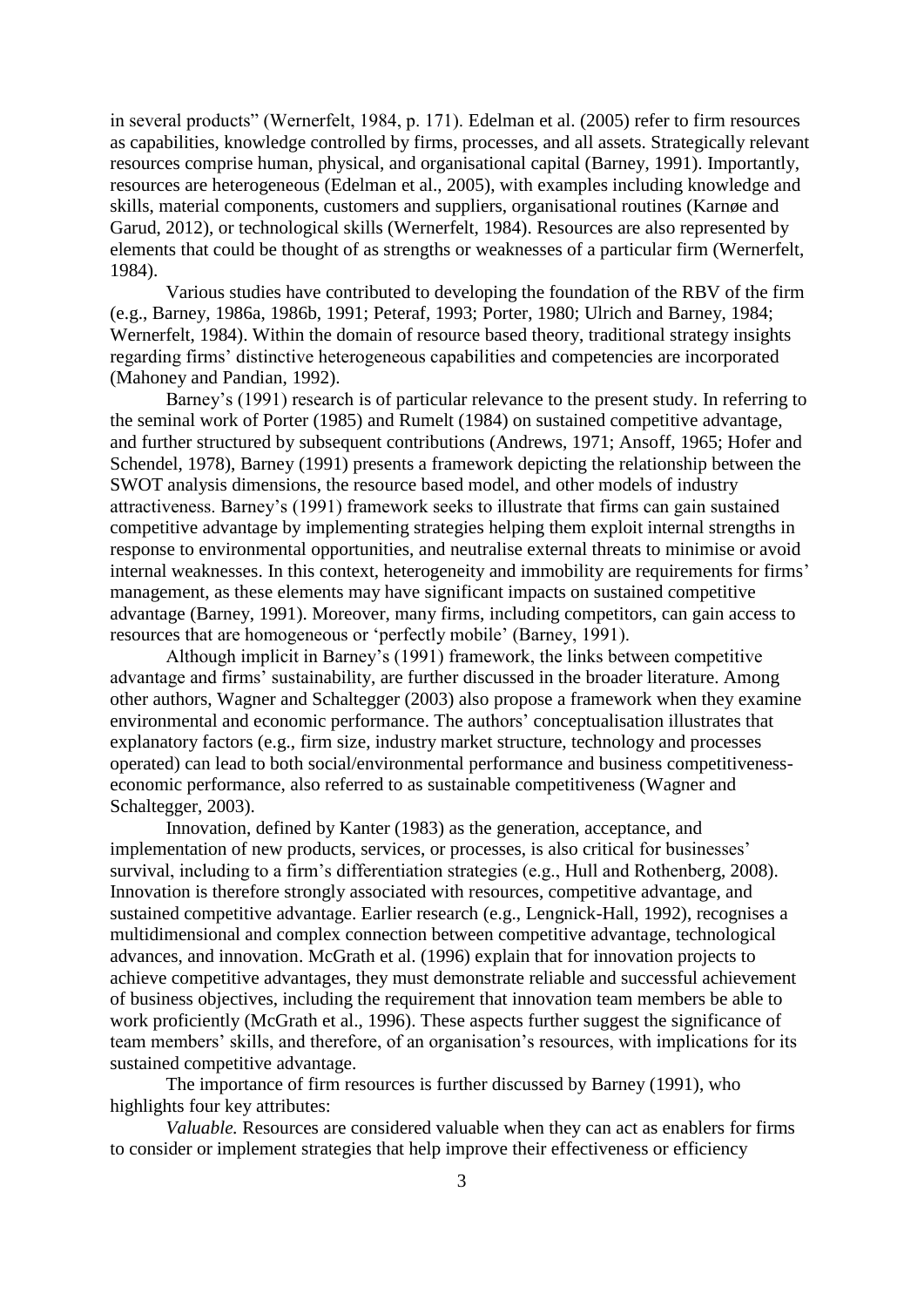(Barney, 1991). Moreover, resources must be valuable in order for firms to neutralise threats or exploit opportunities in their environment (Barney, 1991).

*Rare* among the firm's potential or current competitors. In contrast, if similar resources are possessed by numerous firms potentially or actually competing in the same environment, those resources cannot contribute to sustained competitive advantage for one particular firm (Barney, 1991). The degree of rareness a value resource should be in order to generate a competitive advantage is difficult to estimate. However, it could be possible for a limited number of firms operating in a particular industry to possess a valuable resource and create a competitive advantage (Barney, 1991).

*Imperfectly imitable*. A firm's resources fall under the category of imperfectly imitable due to one or more of the following reasons:

1) History dependent: In referring to the work of Dierickx and Cool (1989), Barney explains that a firm's ability to have access to a certain resource depends on "unique historical conditions" (Barney, 1991, p. 107), and underlines the significance of history as a key determinant of a firm's performance, and therefore competitive advantage. Regarding the element of uniqueness, Lockett et al. (2009) note that "If each firm is unique, any sample of firms is heterogeneous by definition" (p. 17).

2) Causally ambiguous: Causal ambiguity occurs when the association between the resources a firm controls and its "sustained competitive advantage is not understood or understood only very imperfectly" (Barney, 1991, p. 109). In this scenario, imitation or attempts to duplicate a firm's successful strategies become difficult due to competitors' lack of knowledge of which resources could be duplicated or imitated (Barney, 1991).

3) Social complexity or socially complex: when a firm's resources are associated with "very complex social phenomena, beyond the ability of firms to systematically manage and influence" (Barney, 1991, p. 110), it becomes very difficult for other firms to imitate such resources. Barney (1991) acknowledges earlier studies to illustrate social complexity, for instance, a firm's reputation among customers (e.g., Klein and Lefler, 1981), suppliers (Porter, 1980), firm culture (Barney 1986b), and interpersonal relations among firm managers (Hambrick, 1987).

*(Un)substitutable*: Firms' resources should not be substitutable, that is, there should not be any strategically similar substitutes that are valuable, rare, or imperfectly imitable (Barney, 1991). However, Barney (1991) posits that at least two forms of substitutability can be identified. The first is when a firm is capable of substituting a similar resource, and be able to implement strategies of another successful firm, even when an exact imitation is unlikely (Barney, 1991). As an example, two management teams, while different in terms of their people, history, operating practices, or other ways, may be 'strategically equivalent', and therefore substitutes for each other. The second form is that firm resources that are very diverse "can also be strategic substitutes" (p. 111). In drawing from the work of Zucker (1977) and Pearce et al. (1987), Barney (1991) explains that if one firm has a charismatic leader, it may have a clear vision regarding its future. Further, management in a competing firm may also share a clear vision; however, such vision may reflect the firm's company-wide strategic and systematic planning process. Both cases illustrate an equivalence in strategy; hence, the potential for firm sustainability exists (Barney, 1991).

Despite the value and use of the RBV of the firm in academic research, various authors have expressed concern, and identified some limitations. Lavie (2006), for instance, notes the criticism the theory has received for not sufficiently emphasising the costs related to the acquisition or development of resources. Earlier, Priem and Butler (2001) opened a debate, to which Barney (2001) subsequently responded, concerning RBV's "static argument" (p. 33), which "identifies generic characteristics of rent-generating resources without much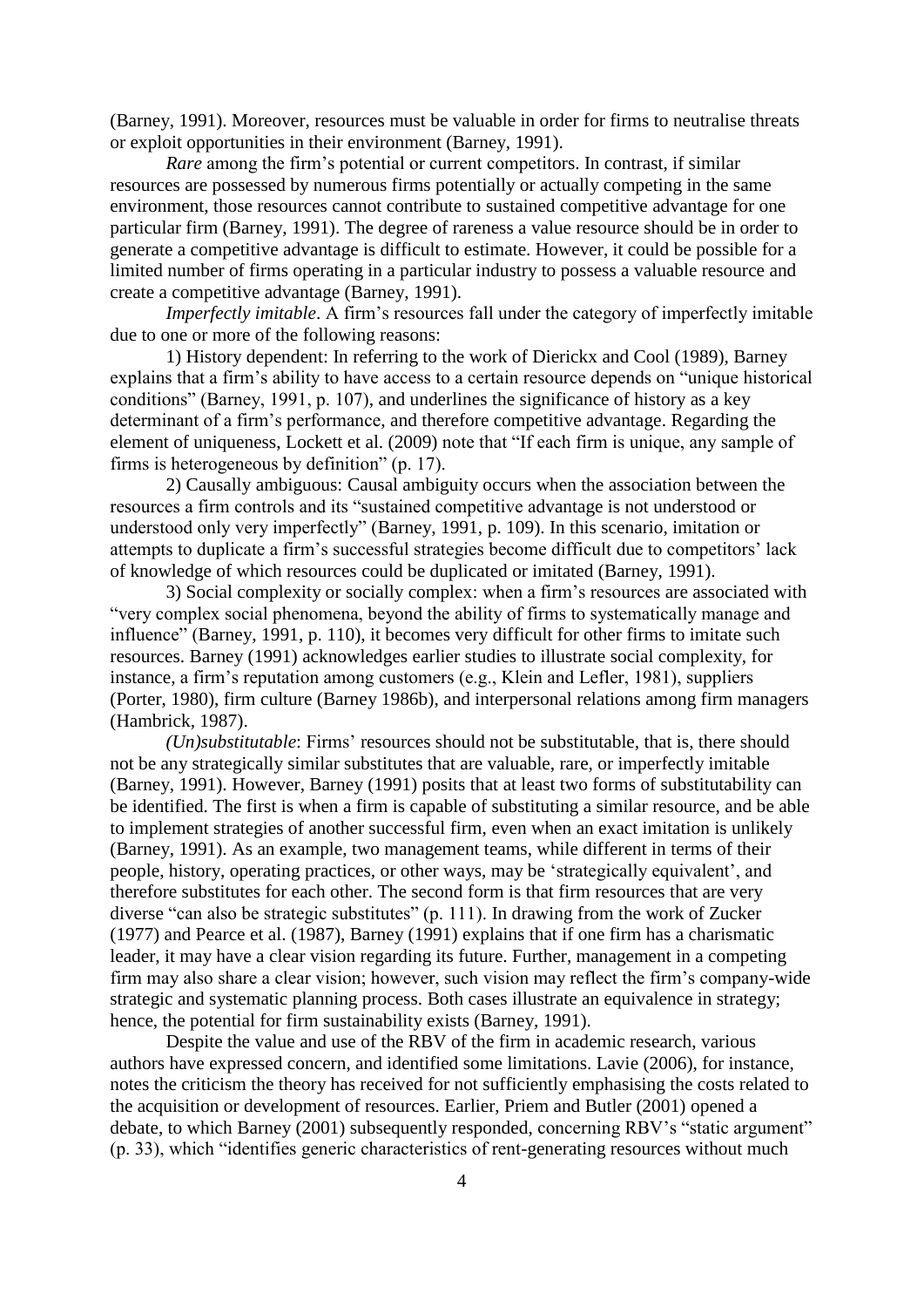attention to differing situations or resource comparisons" (p. 33). These authors also contend that various resources associated with the theory, including tacit knowledge, can be "inherently difficult for practitioners to manipulate" (p. 33). Thus, the level of abstraction in the RBV's static method potentially limits "its usefulness for strategy researchers" (Priem and Butler, 2001, p. 34).

## *2.2 The RBV of the firm, micro and small firms*

Research by Barney, Wright, and Ketchen (2001) illustrates a number of disciplines where the RBV of the firm has made valuable contributions, including in entrepreneurship and international business, citing the work of Alvarez and Busenitz (2001) and Peng (2001), respectively. Several contributions are also noticed in the context of the RBV of the firm and micro and small enterprises. For example, Kelliher and Reinl (2009) acknowledge the relevance of the RBV in a micro-firm context; they also identify a knowledge gap, namely, in that, historically, academic research focussing specifically on micro-firms has been scant. The authors explain that, because a firm's long-term survival depends on various unique offerings, developing such uniqueness over time demands the "nurturing of a firm's core competencies" (p. 525). However, micro firms are confronted with 'resource poverty', forcing them to operate under significant financial, expertise, or time constraints (Kelliher and Reinl, 2009). Moreover, underlying internal as well as external issues may limit "optimum management practices" (Kelliher and Reinl, 2009, p. 530) within micro firm management.

A second study (Masakure et al., 2009) also highlights the usefulness of the resource based theory in helping understand the association between internal resources and the broader "operating environment on microenterprise performance" (Masakure et al., 2009, p. 479). In particular, findings reveal that an entrepreneur's characteristics do not appear to substantially influence the firm's performance (Masakure et al., 2009). In contrast, both the firm and entrepreneurial characteristics, which collectively reflect "the enterprise's internal resources" (Masakure et al., 2009, p. 479) appear to affect performance significantly.

A third study (Forsman, 2001) adopts the theory when it investigates small-scale food processing firms. Forsman (2001) posits that small-scale firms' resources are often perceived negatively, in that, usually, these firms' resources are limited or scarce, particularly in the area of internal finances, an impediment that limits the scope of executing marketing activities. Aligned with Forsman's (2001) research, Karadeniz and Göçer (2007) also identify severe constraints in personnel and technological resources among small firms. To counter these limitations, the importance of "resources in small-scale firms is… much broader as the specific resources" (Forsman, 2001, p. 54). Such importance underlines the potential for these firms to exploit special resources, or a combination of resources, that would serve as a platform for differentiation, particularly differentiating themselves from larger firms (Forsman, 2001).

The present exploratory study seeks to contribute to the literature of the RBV of the firm, exploring perceptions of resources, as well as perceived strengths, weaknesses, opportunities and threats among micro and small craft brewery owners, managers, and brewing masters operating in three different countries. In doing so, the study seeks to narrow existing knowledge gaps previously identified, both regarding micro firm (Kelliher and Reinl, 2009), and microbrewing entrepreneurship research (Danson et al. 2015; Maye, 2012; Murray and Kline, 2015).

## **3. Methods**

This study explores micro and small breweries operating in three different European nations. The main themes under investigation include the perceptions of owners, managers, and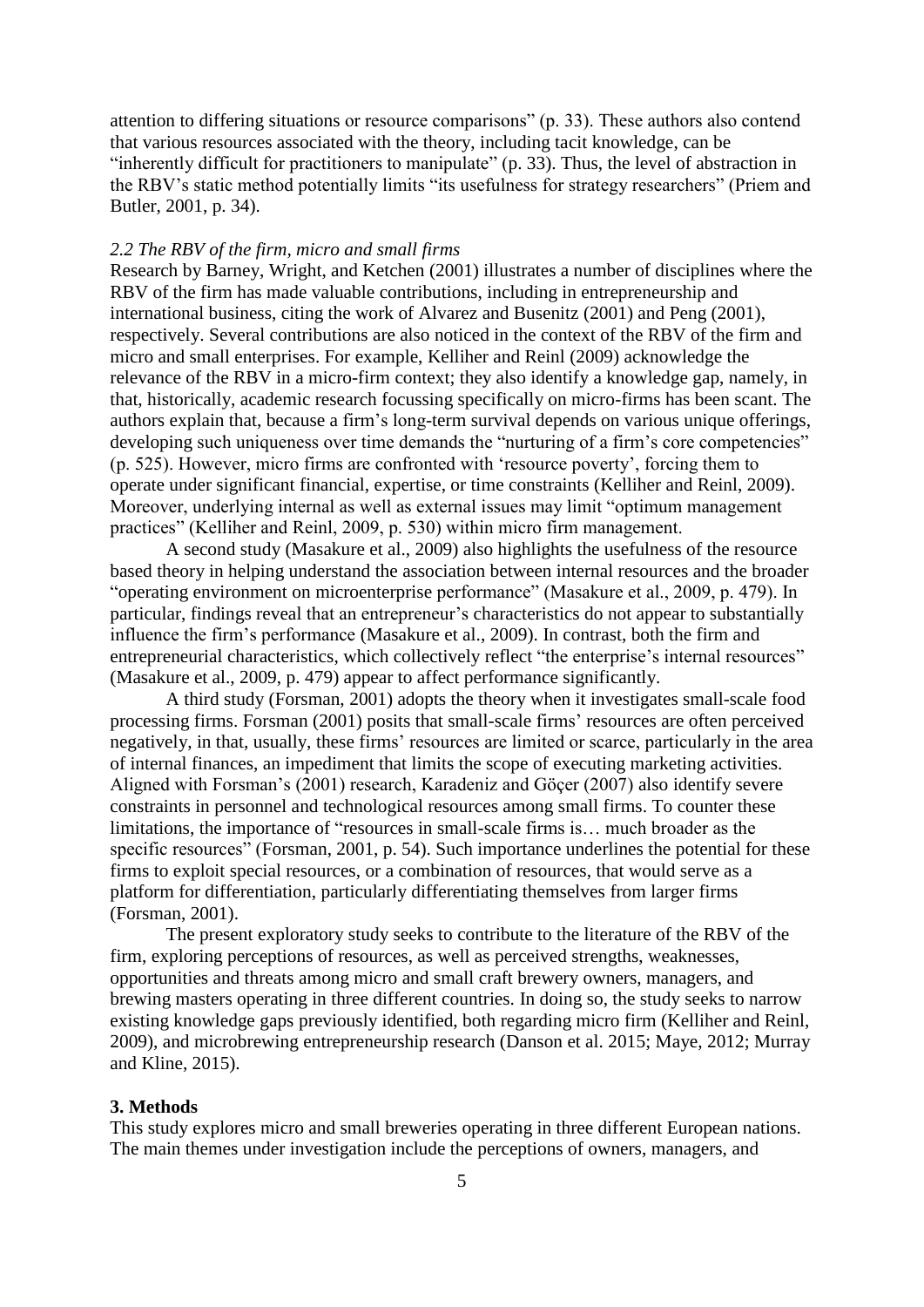brewing masters regarding the resources they possess, as well as their perceptions on the firm's strengths, weaknesses, opportunities, and threats. To this end, the study adopts the RBV of the firm, and supports this framework by incorporating a SWOT analysis, an approach partly aligned with earlier research. For instance, Houben et al. (1999) explain that the investigation of firms' internal environment is associated with strengths and weaknesses, and that of their external environment with opportunities and threats. Within the internal environment, several variables are identified, and include firms' culture, their structure, and, importantly, their resources (Houben et al., 1999). As documented in research by Bernroider (2002), a SWOT analysis can also provide useful insights when researching micro, small and medium enterprises (SMEs). However, weaknesses are also identified, in particular, in that the analysis may result in the uncritical presentation of lists of items, without evident prioritisation, where "weak opportunities may appear to balance strong threats" (Lin and Tsai, 2009, p. 423)

An initial meeting of a regional craft brewers' association located near one of the authors' university in early 2015 provided an opportunity for gathering first-hand information to design the questionnaire tool. Further, while limited in number, several studies on craft brewing entrepreneurship were also adopted in the process of designing the questionnaire. Research studies by Maye (2012) on commodity chains from a UK perspective, and by McGrath and O'Toole (2013) on network capabilities among Irish microbreweries were among those considered. In addition, in the absence of an established body of craft brewing research focussing on the themes under investigation, the wine entrepreneurship literature provided valuable insights to further develop the questionnaire tool (section 2). For instance, wine research on building brands (Reid, 2002), innovation (Doloreux et al., 2013), international strategies (Felzensztein, 2011), consumption intensity (Martinez-Carrasco et al., 2005), territorial value and history (Begalli et al., 2014), and resilience among winery operators (Duarte Alonso and Bressan, 2015) was considered.

For the purposes of the present study, the questionnaire was divided into three sections. The first section gathered demographic data about participants and their firms (Table 1), while the second sought to learn which resources were perceived as most important (Table 2). This section used a Likert-type scale, where 1= strongly agree, and 5= strongly disagree, for participants to rank a number of items pertaining to their firm's resources. The third section provided four sub-sections, with open-ended questions, asking participants to indicate, in typing, their perceived strengths, weaknesses, opportunities, and threats as these apply to their firms. Other areas investigated in the study are beyond its focus, and might be addressed in future research.

Various reasons determined the choice of the three countries. First, the magnitude of the three nations in numbers of firms was considered significant for the scope of the study. Indeed, the chosen countries are among the top 10 in the EU for microbreweries (Brewers of Europe, 2015). According to 2014 figures, the UK holds the first position in numbers of microbrewers, Italy the third, and Spain the sixth (Brewers of Europe, 2015). The growth of microbreweries in these countries between 2009 and 2015 has been impressive. Indeed, in 2009 there were 694 microbreweries in the UK, 242 in Italy, and only 27 in Spain; in 2015 the numbers grew to 1,414 (UK), 505 (Italy), and 314 (Spain) (Brewers of Europe, 2015). Together, these countries account for 50% of all existing microbreweries in 28 EU countries, which totals 4,459 as of 2015 (Brewers of Europe, 2015).

Second, the authors' familiarity with the geographic environment, namely, with the existence of craft brewer associations and individual breweries in towns/cities known to them was also important. Third, the knowledge of the researchers of local/national craft brewer associations, webpages of national/regional craft brewery listings, and individual craft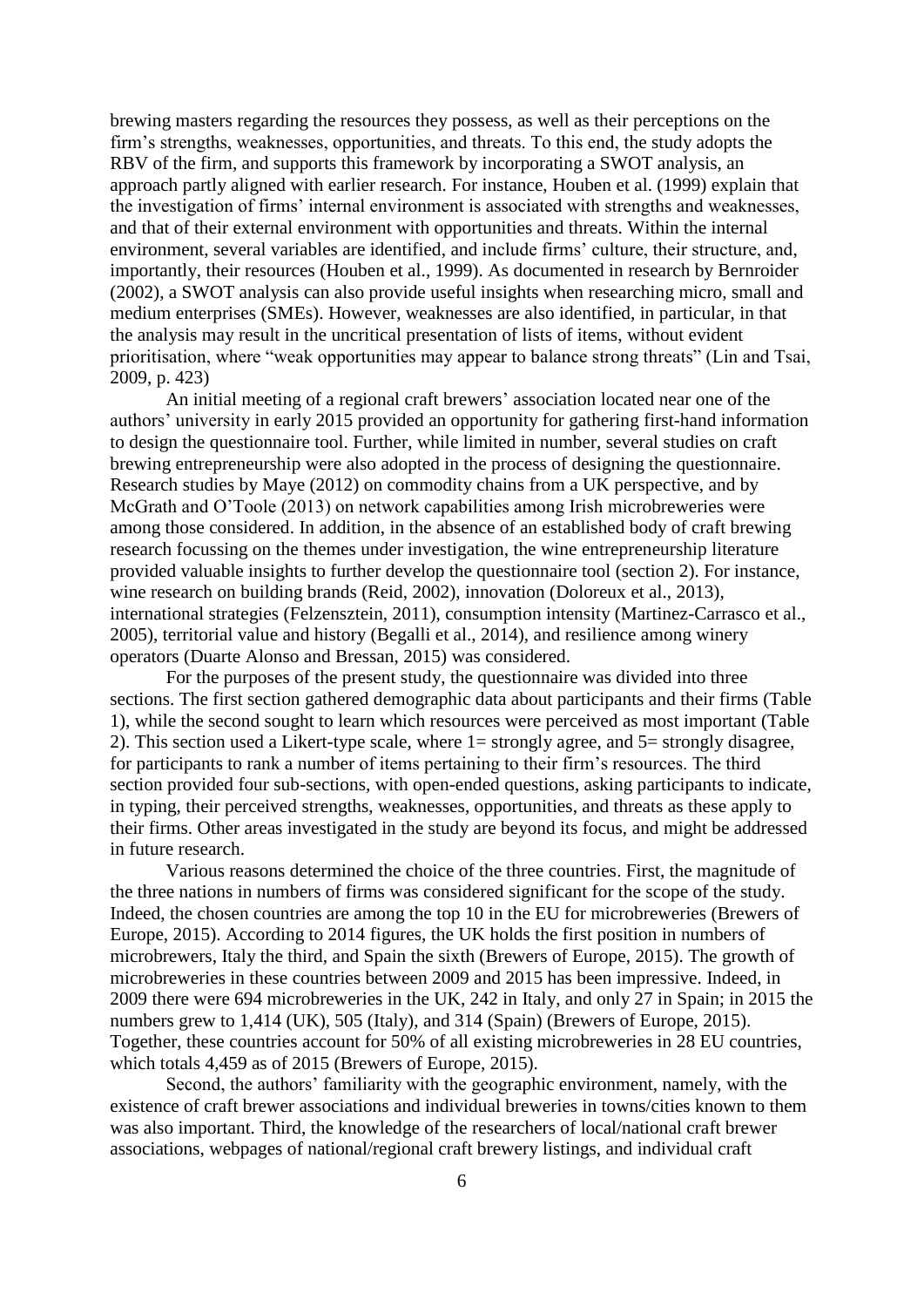breweries helped the more straightforward identification of potential participants in each country. Moreover, language and other barriers, such as lack of clear information of craft brewery listings, prevented the identification of a sufficiently large number of potential participants in other European countries.

The designed questionnaire was available in English, Italian, and Spanish. The research team members, some of whom are proficient in these languages, translated and proof-read the content of the three questionnaires. Despite the apparent shortcomings of using an online questionnaire to collect data, particularly in terms of modest response rates (e.g., Bardach et al., 2015, Jin, 2011), this alternative was chosen due to various limitations, including lack of financial, human, and time resources to travel for months to meet and interview individual craft brewery operators, or call hundreds of them to collect the data. The option of sending paper questionnaires was also ruled out due to its significant cost, and, based on recent research (e.g., Tang et al. 2014), because low number of responses might be achieved.

### *3.1 Data collection and analysis*

During May of 2015, email messages were sent to 926 craft breweries in Italy (282), Spain (212), and the UK (432), whose email addressed were found through a search in various sources, particularly webpages (e.g., siba.co.uk; www.mondobirra.org; www.cervezasnacionales.es). The content of the message indicated the objectives of the study, its potential benefits, and invited recipients to take part in the study, clicking on a URL link that opened the online questionnaire on a separate page. As many as 106 messages bounced back (Italy: 33, Spain: 41, and UK: 32). Between May and July of 2015, several reminder messages were sent to the remaining 820 valid email addresses. These efforts contributed to collecting 168 useful responses. A closer look revealed that three firms employ 20 or more full-time staff, while all other firms employ fewer than 20 staff. As a result, 165 responses were considered, representing 20.1% of those contacted (165/820).

In addition to the online questionnaires, the agreement of 24 operators was obtained to conduct a mix of face-to-face and telephone interviews between July and September of 2015 with six brewers in Italy, eight in Spain, and 10 in the UK. These interviews lasted on average 40 minutes. Thus, in total, 189 valid responses were obtained, an overall 22.4% response rate (189/844). A final complement to the data collected was the visit to two events by one of the researchers while interviewing Spanish participants, which provided useful visual and qualitative insights. One event was a food and craft brewer festival in the outskirts of Barcelona, which attracted the participation of 16 craft local breweries, and the second a nation-wide craft brewers' meeting in Barcelona, attended by over 40 craft brewery operators from various Spanish provinces.

Thus, both the online questionnaire and interviews provide a combination of quantitative and qualitative data collection methodologies. The quantitative data (Table 2) were exported into SPSS, version 22; as applicable, independent samples t-test and ANOVA (Scheffé post hoc) tests were used. The qualitative data were analysed using qualitative content analysis (Hsieh and Shannon, 2005; Schreier, 2012; Weber, 1990), and word association (Roininen et al., 2006). Verbatim responses appearing in the next sections are abbreviated as P1IT (Participant 1, Italy), P2S (Participant 2, Spain), and P3UK (Participant 3, UK).

#### *3.2 Demographic characteristics*

The online questionnaire responses indicate that two-thirds of the participants were owners, and that 72.1% produced 100,000 or fewer litres of craft beer (Table 1). A distinctive history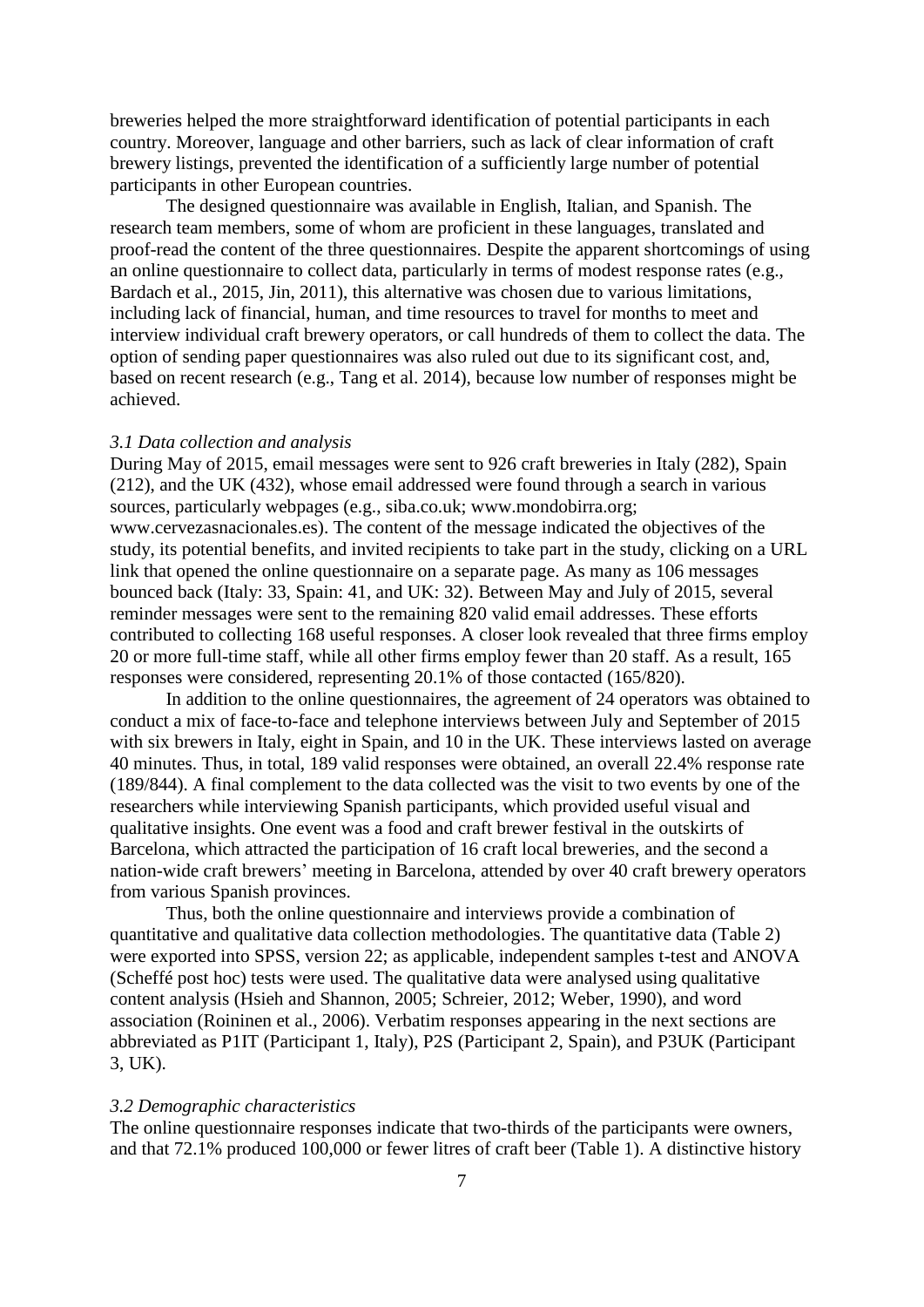in beer consumption in the UK has been identified, with pubs, for instance, being "ubiquitous to the traditional English village" (Knowles and Dingle, 1996, p. 29). That almost one-third of the participating UK firms have existed for over two decades, compared to a much lower percentage of Italian firms, and only one Spanish participant partly supports the above notion. In contrast, the large majority (70%) of Spanish firms in this study were relatively new. Almost three fourths of the participating firms employed between one and nine staff, with over 80% of Italian and UK craft breweries employing at least one person; in contrast, over 40% of Spanish firms did not employ any staff. Further, a clear gender divide was noticed, with males clearly being the dominant group, particularly in the case of Spanish firms (91.7%). A ratio of almost one to three was noticed regarding exports, with less than 30% of firms currently exporting. Among these, however, the percentage of Spanish craft breweries was higher than that of the other two groups. No major differences were noticed between Table 1's participants and those 24 interviewed regarding different demographic characteristics. For example, only one of the respondents has been in the craft brewing industry for over 10 years; in contrast, the large majority opened their brewery in the last five years. Similarly, in terms of gender, only two of the 24 interviewed individuals were female.

## Table 1 Here

## **4. Results**

# *4.1 Perceived resources firms possess*

A list of nine items identifying various firm resources was made available to participants in the online questionnaire (Table 2); space was also provided at the bottom of the question to add comments. To determine the reliability of those items, a reliability analysis was run, resulting in a Cronbach's Alpha of .772. Relatively high means resulted in five of the items, clearly demonstrating that participants felt strongly about such resources as the quality of the craft beer, with direct implications for breweries' reputation, and expertise in brewing. Regarding the quality of the beer product, P1UK for example stated: *"If a brewery puts out bad beer in our area it can impact all small producers."* For P1IT, beer quality *"is the main factor for this brewery and the entire sector. We love when our customers call to inform us that their beer is finished, and that they want more. This is a great sign; it means the quality of the product is high and that people like it."*

#### Table 2 Here

The perceived quality of the service offered before and after sales to consumers and distributors was also acknowledged as a very important resource. P1IT, for instance, mentioned 'the people' to explain the importance of being surrounded by knowledgeable and passionate individuals with the right attitude or personality to do their work. The respondent further explained that *"In this sector, the human factor goes hand in hand with the [product] quality factor, and the human factor represents 50% of success in this sector."* Similarly, P2UK noted that *"A passionate sales force is critical."*

In addition, knowledge of brewing, the territory/region where the brewery is located, and continuous innovation in the brewery scored close to the level of agreement. At the other end, business strategies did not appear to be perceived as important resources.

Overall, the level of agreement among participants from all three countries suggests that they viewed the importance of resources in a very similar way. However, a statistically significant difference  $(p<0.001)$  was noticed when comparing participants' countries and the item highlighting the territory/region where the brewery is located. As noted (Table 2), the Spanish participants (mean=4.22) clearly perceived this resource as being more important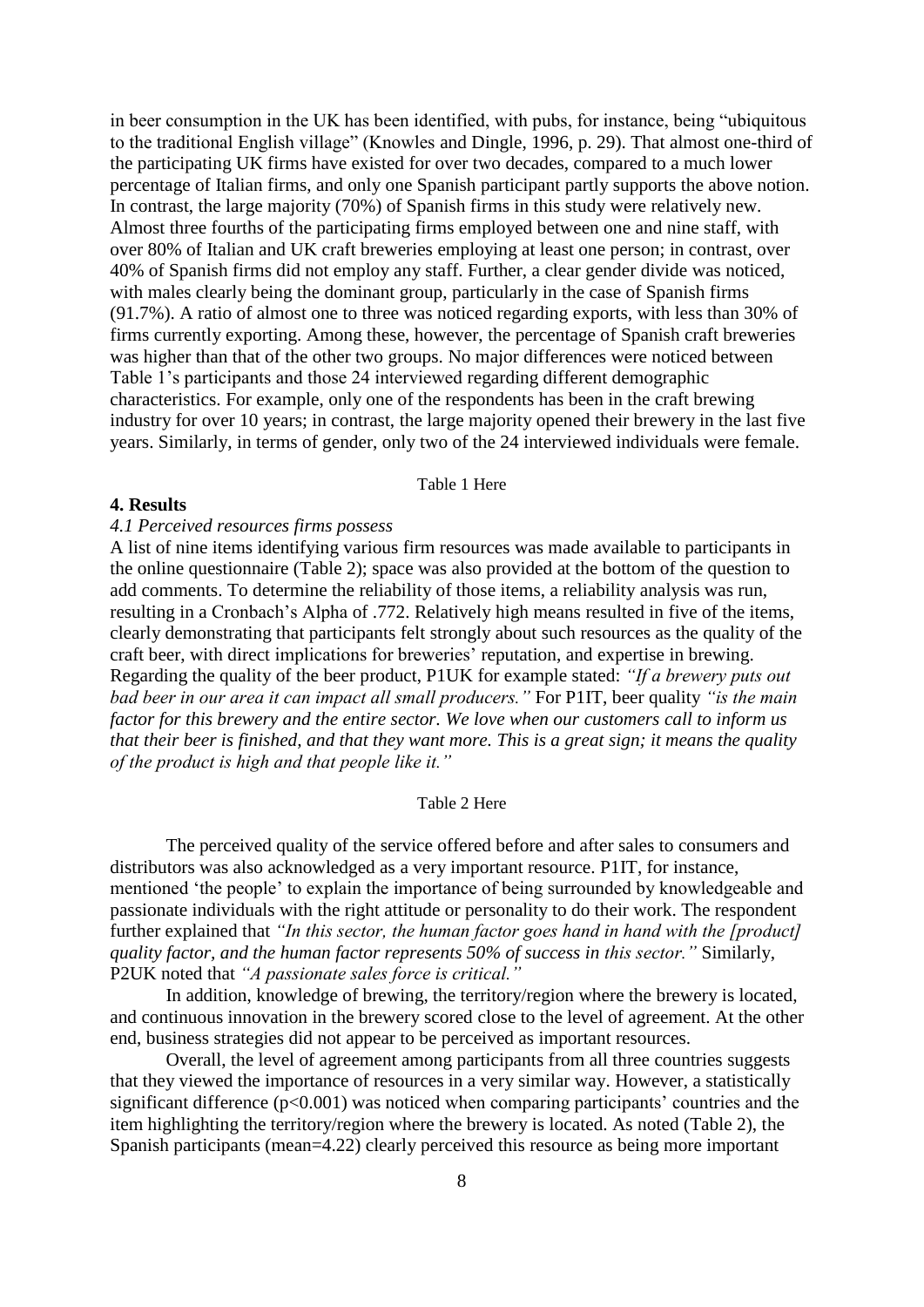than did the UK participants (mean= 3.57). One reason for this finding may be the physical location of the craft brewery, such as in a small town where the geographic environment may be appealing to visitors, versus a location in an urban sprawl, with few 'natural' links to the craft beer product. Statistically significant differences also emerged based on the gender of participants, even when in all three cases both groups clearly indicated agreement. First, female participants agreed more (mean=5.00) than males (mean=4.86) with the quality of the beer as a significant resource  $(p<0.001)$ . Similarly, female respondents (mean=4.85) were more in agreement than males (mean=4.48) regarding the quality of the service  $(p<0.001)$ . Finally, female participants' level of agreement (mean=4.84) was also higher than that of males (mean=4.42) concerning the knowledge of brewing  $(p<0.001)$ .

Content analysis used to examine participants' comments also identified the importance of natural and sustainable resources and practices. First, because craft brewing is a process, which entails the use of different products, various comments underlined water quality as a key element potentially contributing to sustained competitive advantage. Indeed, P3UK acknowledged the use of spring water from a local well as a key resource for the brewery. P1SP mentioned water quality as the main resource, while P2SP referred to the region's image, where ground water and nature were perceived as 'clean and green.' Further, P2IT agreed that *"beer is connected with the territory where it is produced. The first link is with the water you use; almost 95% of the beer product consists of water…"* Second, the aspect of sustainability was also associated with perceived resources, with several responses noting that all ingredients used in craft beer production are sourced from within the country. Aligned with sustainability, P4UK emphasised authentic and genuine elements incorporated in the production process: *"Our brewery makes cask and bottle conditioned beer, a living product that generates its own carbonation and develops during aging. This is not necessarily the case with so called 'craft breweries' that may be producing a product the consumer believes is 'Real Ale' because it is made by a craft brewery."*

Reaffirming the significance of sustainability, by sourcing products locally/regionally, P5UK mentioned that *"we only use hops grown in the midlands of the UK where our brewery is based"*, while P3IT indicated that the brewery had an integrated production supply as a key resource. Finally, three Italian and four Spanish interviewees were planning to either grow, or contract-grow wheat and hops in their region, as opposed to importing them, illustrating a concern for more 'control' of the supply chain, and a stronger association with the locality or origin of the products, with potential implications for the image and long-term sustainability of their firm.

#### *4.2 Perceived strengths, weakness, opportunities and threats*

Content analysis and word association helped identify both internal and external issues among participants (Table 3). First, in line with Houben et al.'s (1999) notion that companies' resources relate to their internal environment, participants' perceived strengths of their craft brewery illustrate associations between these strengths and their craft brewery resources. For example, product quality emerged as a key strength, particularly among Italian participants. Uniqueness of the product, as well as the perception of making a local product were also perceived strengths among Italian and Spanish participants. These perceived strengths, however, were not shared among UK participants. One reason for this finding could be the 'novelty' aspect of craft brewing in Italy and Spain as opposed to the UK, where the trendy element of craft brewing may be weaker given the longer history of production/consumption. Another reason could be associated with the level to which craft brewers may be experimenting with local products.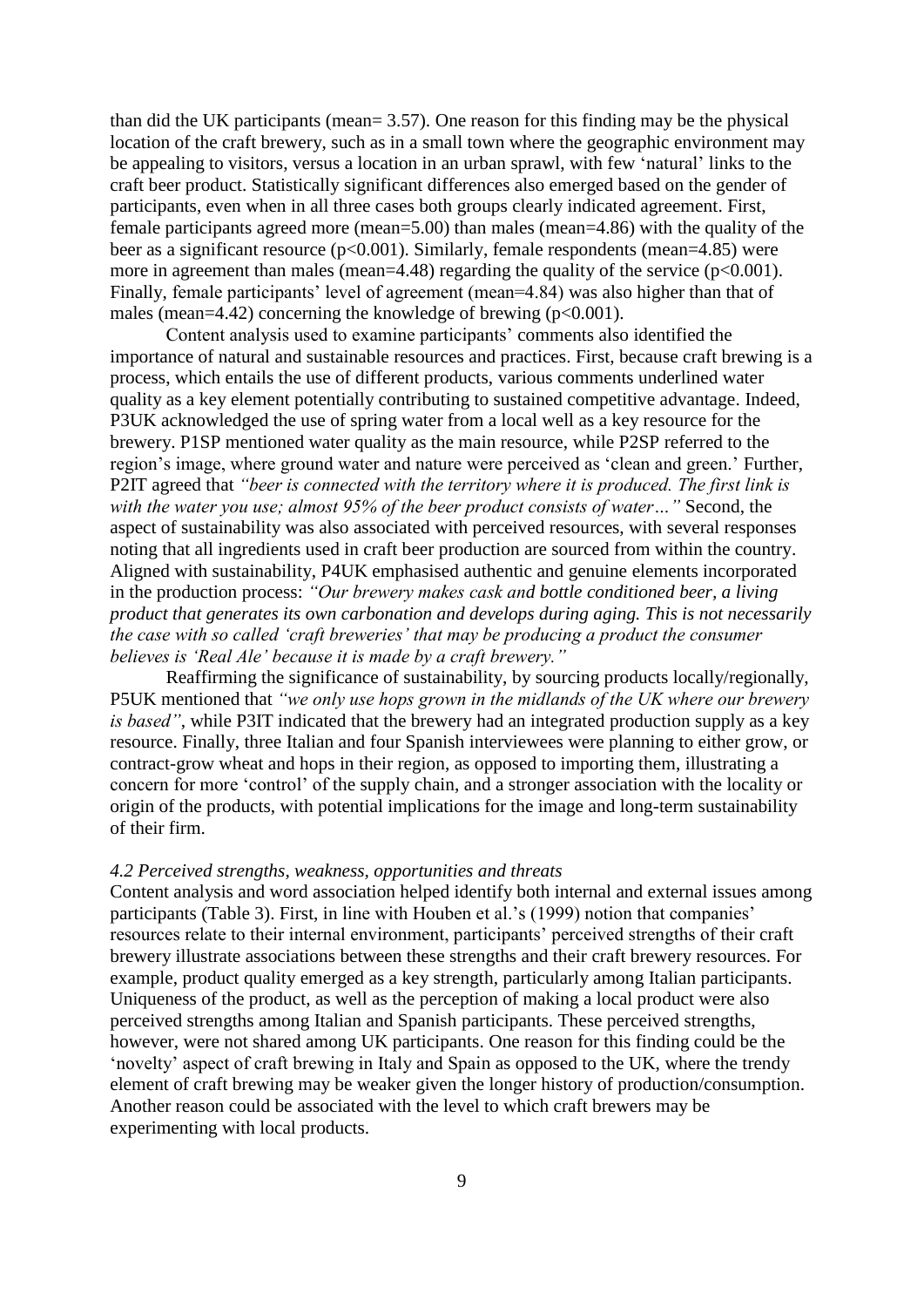One of the interviewees (P6UK), an Italian entrepreneur living in the UK for nearly a decade, exemplifies the aspect of uniqueness of the product, namely, by blending originality, knowledge, expertise, and use of local products to try new craft beer flavours, adding more creativity to the craft brewing process and beyond. Indeed, according to P6UK, some of his ideas had originated in Italy, and his regular travels to his Italian birth region also allowed the participant to learn or reinforce traditional ways of craft brewing and food production less known or practiced in the UK. These ideas proved successful among patrons to P6UK's business, where he also provided culinary experiences, producing his own cheeses and charcuterie products onsite, using Italian recipes and UK products, thus, transforming originality into perceived uniqueness, using local products to cater primarily for UK consumers.

As the response percentages illustrate, product brand image/reputation and management strategies emerged as common elements among all three groups. However, while agreement was strong regarding the perceived quality of service as a firm resource (Table 2), this key element was only partly confirmed in the subsequent SWOT analysis (Table 3). This finding has important implications; in particular, it emphasises the usefulness of investigating resources and strengths separately to confirm or disconfirm initial perceptions.

#### Table 3 Here

Content analysis and word association also identified differences between participants' country and main perceived weaknesses. First, lack of finances was a fundamental weakness perceived among Spanish and Italian participants, though only marginally for UK entrepreneurs. This finding is not surprising, and is in agreement with the academic literature (Bernroider, 2002; Forsman, 2001; Kelliher and Reinl, 2009; Williamson et al., 2012) and reports (e.g., European Parliament, 2015). A second perceived weakness, lack of managerial knowledge, appeared to be much more prevalent among Italian participants, while commercialising the final product, and lack of infrastructure were weaknesses affecting all three groups, primarily Spanish participants. Some salient comments further highlighted the severity of some of these perceived weaknesses:

P3SP: *Financing has been very complicated, and continues to affect us negatively… If I could buy raw products in large quantities, costs would decrease. The problem is that to buy in large quantities you need lots of money...* P7UK: *Failure to keep up with social media to promote our product.* P8UK: *Difficulty of getting our product further afield than the local area.* P4IT: *Lack of marketing performance; we make a great product but we are not great sales people…* P5IT: *Lack of financial resources; we struggle in cashing in on our sales (oncredit); limited time.*

The potential for increasing exports, more demand at a local or national level, and increasing interest in craft beer products and consumption were the main perceived opportunities. Italian participants, for instance, recognised the opportunity for exports and increasing demand more strongly than the other two groups, while a visibly larger percentage of Spanish participants recognised opportunities from a growing craft beer culture. The interviews conducted in Spain further strengthened this finding, with P4SP stating: *"There is an increasing movement, with some consumer segments looking for products that are not*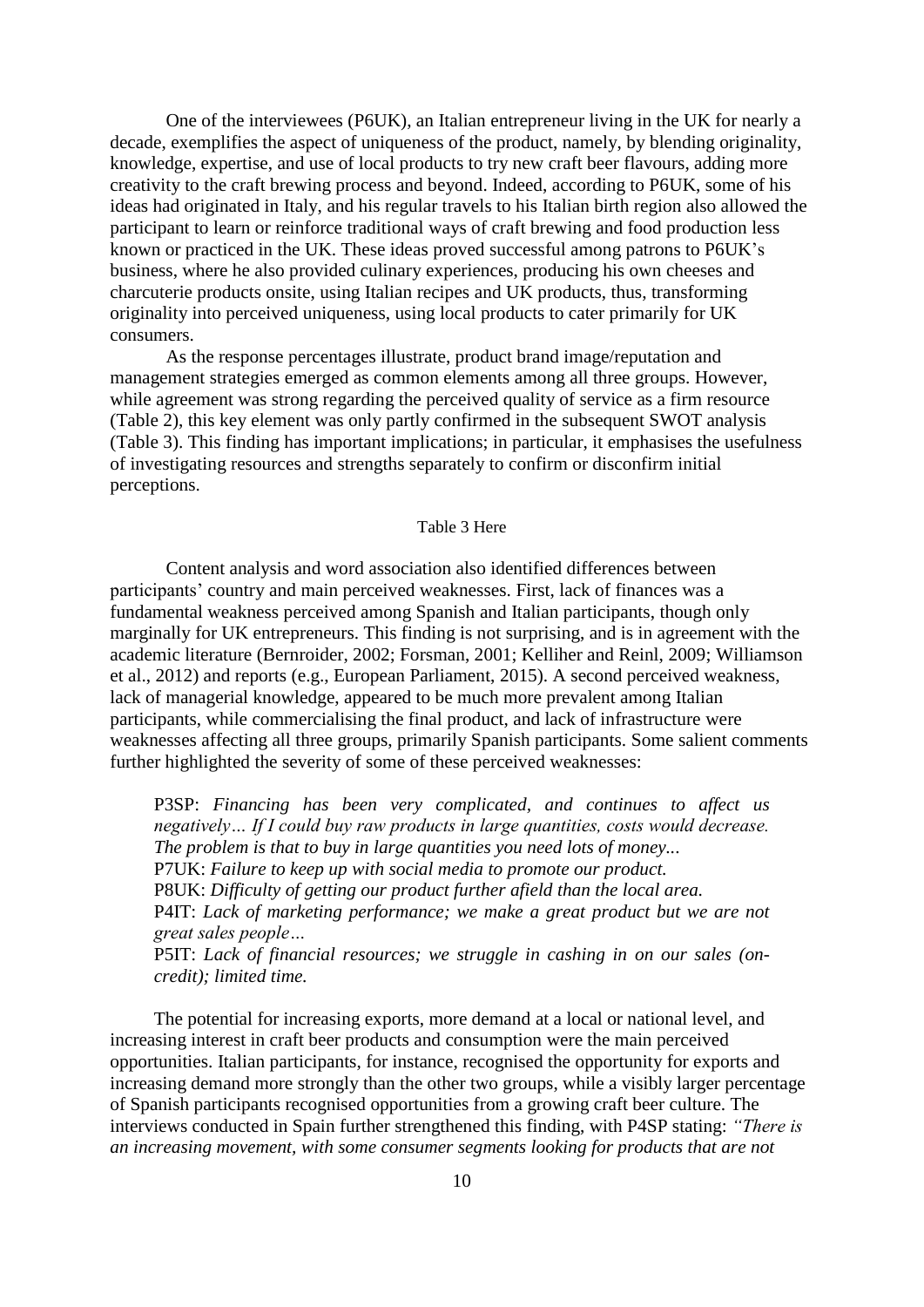*mass-produced, more boutique style. Spanish consumers tend to be more accepting of new foods products…"* This point was further supported by P5SP, who indicated that *"Ten years ago, craft beer did almost not exist; however, little by little people are getting to know the products."*

All three groups identified the potential to expand and grow the firm more; this finding is to some extent associated with the other perceived opportunities. Concerning this point, P6IT stated: *"We foresee opportunities because there is an expanding market segment looking for quality products.*" At the other end, despite the culinary tradition of Italy and Spain, UK participants perceived more potential, if only slightly, in craft beer becoming more associated with hospitality and tourism.

Competition was clearly participants' strongest perceived threat (Table 3), partly mirroring similar concerns in the wine industry (e.g., Flint and Golicic, 2009; Simon-Elorz et al., 2015). The intensity of competition seemed to be stronger among UK participants, with potentially negative implications, as P9UK acknowledged: "*Growing number of brewers of poor quality; beer selling cheaply, undervaluing the craft brewing industry; traditional pub closures*." However, while brewery numbers are currently much lower than in the UK, this threat was also significant among the other two groups, and supported by verbatim comments, both in the online questionnaire and during the interviews. For instance, all eight Spanish interviewees, regardless of their current location, used the term 'natural selection' to emphasise that, lacking the fundamental resources (e.g., managerial, marketing, financial), many of the new craft breweries will not survive in the long term. In this regard, P6SP noted: *"There are many people who have no idea of how to make beer. They became jobless,* 

*received a payout from their previous employer, and started a craft brewery… for those reasons, there are already a number of craft brewing firms folding…"* Italian participants also identified the potential of a 'natural selection' of microbreweries, with P7IT recognising: "*This is an industry in turmoil, with many companies entering in the last few years. I expect some 'trimming down' in the industry the near future."*

Finally, a much higher percentage of Italian participants perceived financial issues as the most serious threat. In the absence of imminent improvements or support, P7IT explained that, "*Currently, our industry has significantly higher production costs than in other European countries. In the next few years, we need to develop synergies that help us decrease our costs.* In contrast, the perceived burden of financial constraints did not seem to be as serious among UK participants.

#### **5. Discussion**

The findings from the quantitative and qualitative data are strongly associated with the attributes of RBV of the firm postulated by Barney (1991), and are illustrated in Figure 1. Overall, it is argued that the perceived important resources (Table 2), and strengths (Table 3) could interchangeably fit into several of those attributes. In addition, adopting a SWOT analysis assisted in helping to confirm or disconfirm some perceived important resources.

First, the 'valuable' attribute was recognised in terms of the product and service quality, and knowledge of brewing. Together, these elements can result in the implementation of strategies to improve efficiency (Barney, 1991), including to maintain product consistency. In doing so, the firm may become a synonym for quality and reliable products and services in the eyes of its consumers. However, adopting a SWOT analysis only partly confirmed the importance of service quality as one of the firm's strengths, partly identifying a gap concerning this resource.

Second, 'rareness' also relates to the perceived product and service quality, namely, in using different, local ingredients, or in implementing brewing and other forms of knowledge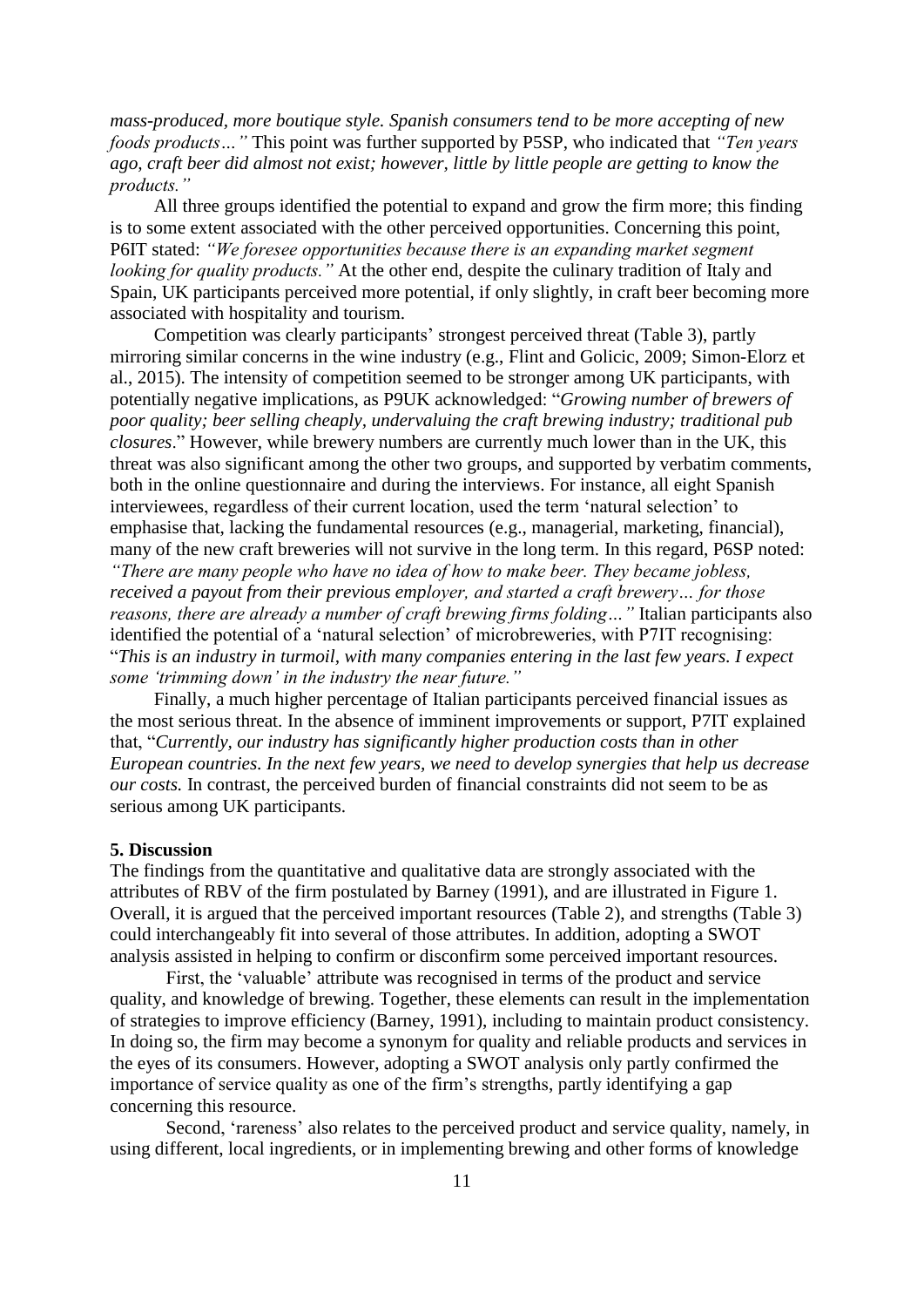to develop different beer profiles, or market the beer products. Rareness in this production/marketing context could also have implications in regards to contributing to a firm's heterogeneity/immobility, thus, potentially helping the firm differentiate from others. Some of the main perceived strengths of the firm (Table 3), particularly the uniqueness of the beer product, which requires the creative and ingenuous actions of the individual craft brewer, or a craft brewing team, may also be considered rare, and also contribute to a certain degree of heterogeneity/immobility and to a firm's competitive advantage.

## Figure 1 Here

Third, regarding the imperfect imitable attribute (Barney, 1991), the sub-element of 'history dependent', or unique historical conditions relates to the findings. This element could be important among the more traditional firms, or those that have operated for decades, as it appears to be the case among nearly one third of the participating UK breweries. Indeed, while no statistically significant differences were noticed, UK participants ranked the history of the beer product clearly higher than the other two groups. In contrast, Spanish participants consider the territory much more important, suggesting an element potentially enabling craft breweries located in different geographic regions to become 'imperfectly imitable', gaining a stronghold locally, and gaining competitive advantage. In this context, 'causal ambiguity' (Barney, 1991) also seems to apply, as local knowledge (i.e. consumers, suppliers, relationships) may combine to provide an edge to already operating firms, making duplication attempts by potential new entrants difficult. The element of 'social complexity' (Barney, 1991) is also identifiable in the form of reputation of the product (Table 2), which also fits within valuable and rare resources.

Fourth, the attribute of (un)substitutability (Barney, 1991) is identifiable in the form of management strategies. However, the proliferation of more microbreweries underlines the potential for duplication or the likely substitutability of strategies by new entrants or existing competitors. As reflected in participants' comments, this situation may result in an environment where 'natural selections' occur. In order to minimise this threat, and as identified in the findings, management's expertise, and knowledge of the industry, as well as other resources (e.g., product quality, reputation, uniqueness), may assist breweries to prevent substitutability, and achieve or secure sustained competitive advantage.

An alternative, fifth attribute, was identified in the form of natural/sustainable resources. Importantly, the fact that a number of participants intended to grow or locally/regionally source wheat and hops may strengthen firms, namely, in terms of increased heterogeneity heterogeneity/immobility, differentiating those breweries, and enhancing their image as advocates for sustainable practices, or even corporate social responsibility (CSR). In fact, Porter and Kramer (2006) underline the importance of CSR for companies beyond costs or constraints, as it could lead to innovation, opportunities, and competitive advantage. Some studies (Flint and Golicic, 2009; Gabzdylova et al., 2009) also report that CSR is already being implemented in the wine industry to some extent. Similarly, the perceived importance of the region's water quality suggests the significance of natural resources as a differentiating factor for craft brewing, offering consumers a high quality, safer, and more traceable final product. The 'locality' of both products and practices represent advantages for craft brewer operators, and also barriers to homogeneity/mobility by new entrants or competitors.

## **6. Conclusions**

This exploratory study examined an emerging industry from the perspective of micro and small firm operators through the lens of the RBV of the firm, and complemented with a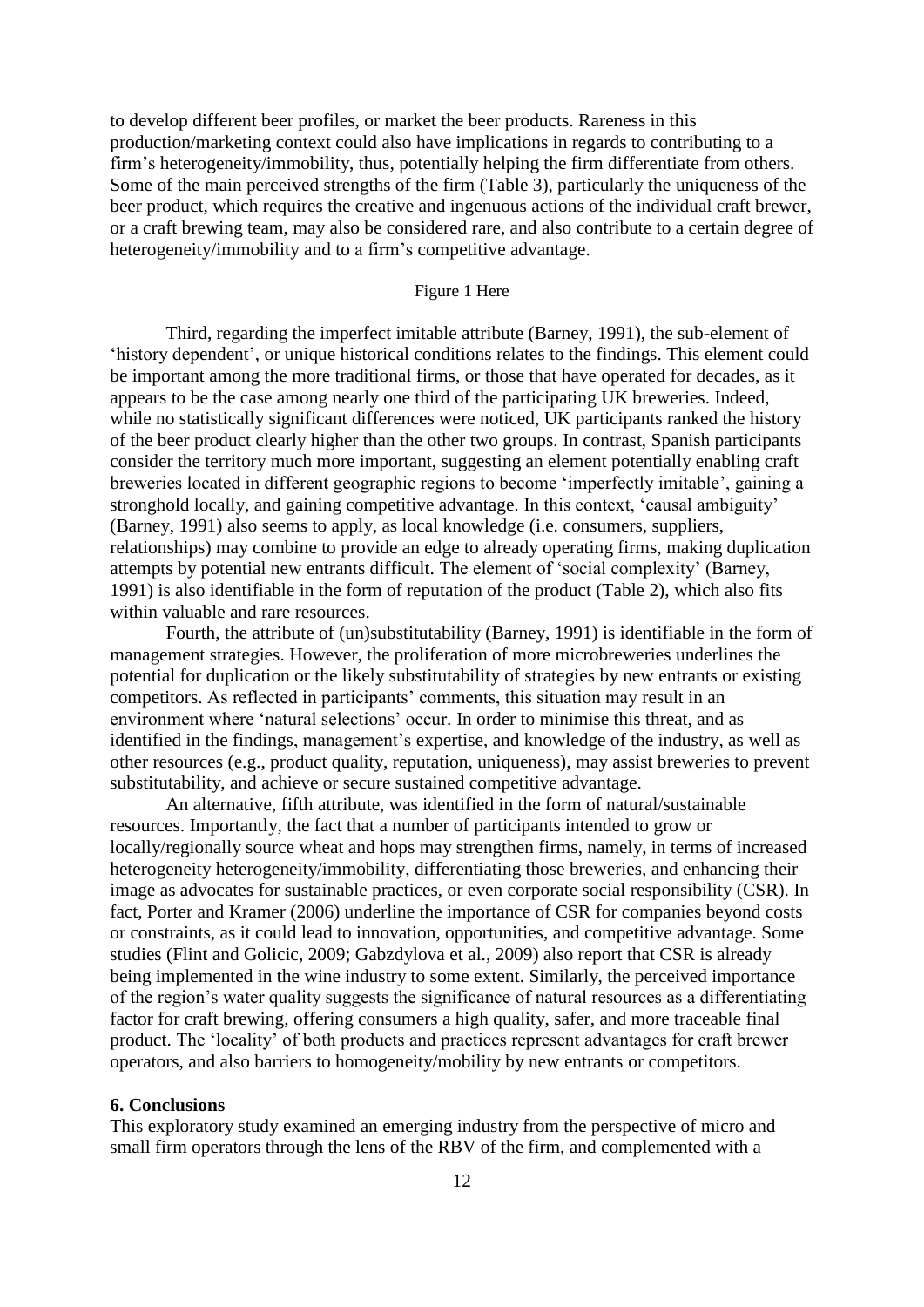SWOT analysis. In doing so, the study sought to a) address knowledge gaps identified by other researchers (Danson et al., 2015; Maye, 2012; Murray and Kline, 2015), b) provide a cross-country perspective, comparing three EU countries, and c) adopt the RBV in the context of craft-brewing entrepreneurship.

The findings clearly identified the importance of product and service quality, reputation of the beer product, expertise in brewing, the history of the product, and knowledge of brewing as key resources. Statistically significant differences were limited, confirming that levels of agreement regarding the studied items (Table 2) were very similar regardless of the demographic characteristics of respondents, their firms, and importantly, participants' countries. The addition of the SWOT analysis, together with content analysis, and word association further reaffirmed the importance of product quality, followed by the uniqueness of the product; in contrast, the element of service quality was only marginally considered, illustrating the value of using various measurements to identify resources/strengths. Opportunities such as exports, more demand, and interest among consumers were identified; however, financial as well as marketing issues were perceived barriers to growth and success. These issues may be aggravated by perceived competition in the form of saturation of the industry, and difficulty in having access to financial resources.

#### *6.1 Implications*

From a practical viewpoint, one important implication is the identification of key resources needed for the participating firms to achieve long-term sustainability. For example, the recognition of product quality, uniqueness in the form of creative, ingenuity, experimentation (trial and error), and emphasis on local products, among other significant elements, reemphasise various vital entrepreneurial traits and initiatives needed. The implication of this information, as is the identification of weaknesses, threats, but also opportunities, is its significance for craft brewing stakeholders, particularly entrepreneurs, industry managers, government agencies, and even financial entities. Fundamentally, the information may assist in the understanding of contemporary issues affecting this group of firms involved in a rapidly growing industry, and potentially, provide a baseline or precedent, which practitioners could refer to when seeking to understand the needs and wants of entrepreneurs in other emerging industries.

One theoretical implication is the confirmed usefulness of the RBV of the firm to study an emerging industry. The associations between the findings and the different attributes presented by Barney (1991), as well as their impacts on heterogeneity/immobility from a strategic perspective, and therefore on firms' competitive advantage, contributed to the understanding of entrepreneurial aspects of craft brewing. This outcome also implies the usefulness, and therefore the need to consider the theory in future craft brewery entrepreneurship research.

Another implication is the potential to develop theory in the context of micro and small business research. Indeed, the findings suggest that an additional attribute, namely, 'natural/sustainable' could be incorporated in the context of craft brewing. Moreover, participants' views of existing valuable natural resources in their region (e.g., quality of the water), as well as their intention to become more involved in sustainable production practices demonstrate the value of considering the identified attribute in terms of product differentiation and sustained competitive advantage. Such consideration may also help confirm or disconfirm the significance of the natural/sustained attribute in future craft brewing research adopting the RBV of the firm.

# *6.2 Limitations and Future Research*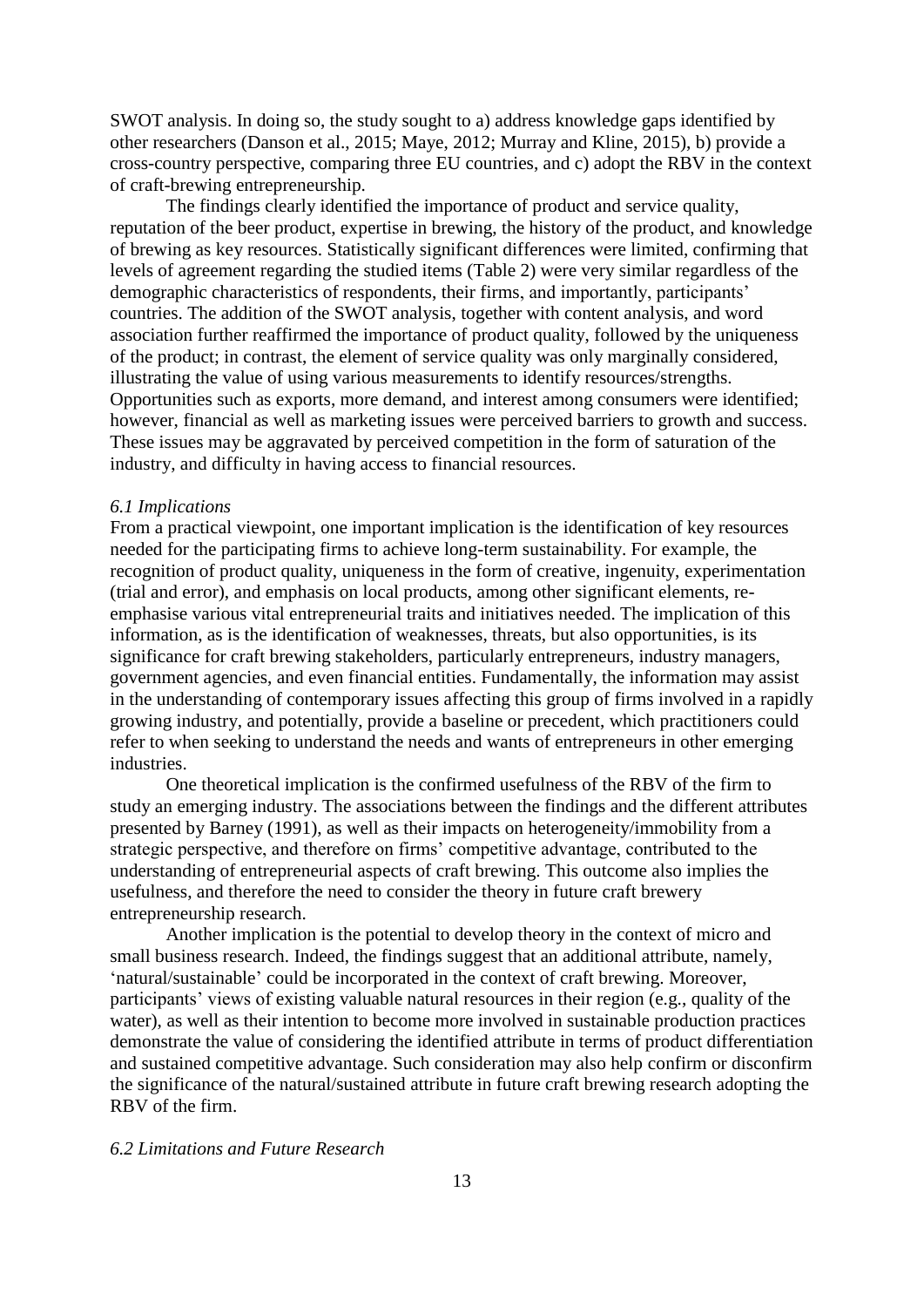Compared to the much higher numbers of existing craft breweries in the corresponding countries, it is evident that the number of collected responses constitutes a limitation of the present study. The lack of choosing different seasons to gather the data, lack of longitudinal replication, and the absence of other countries, where the number of craft breweries is also increasing, are additional identified limitations. However, despite these issues, this exploration was, to the knowledge of the authors, a first attempt to provide a cross-country comparative research of micro and small craft breweries to investigate the themes above, and make different comparisons. The findings and acknowledged limitations also present a platform to develop future research avenues. Increasing the number of participants, and that of countries, including countries outside the EU, is an exciting opportunity- and also challengethat could provide a much broader content of information about craft brewing entrepreneurs, including with regard to their most important resources, as well as their perceived strengths, weaknesses, opportunities, and threats.

Longitudinal research studies could also be considered in future craft brewing investigations. Together, these suggested research paths could contribute to assessing, or comparing, previous versus more recent developments, including developments associated with the themes investigated in the present study. These efforts could better inform practitioners, government representatives, and academics about a very dynamic industry, where very rapid growth may also have implications for firms' life-cycle. Moreover, learning about resources, and what elements may help entrepreneurs gain competitive and sustained competitive advantage could be vital in order for micro and small businesses operating in the craft-brewing, or other emerging industries to build resilience while minimising threats. Finally, future research could consider the RBV of the firm to assist in gaining more understanding, potentially contributing to the development of the theory in the context of the craft-brewing, or that of other burgeoning industries.

## **7. References**

Alvarez, S., and Busenitz, L. (2001), "The entrepreneurship of resource-based theory. Journal of Management, Vol. 27 No. 6, pp. 755-775.

Andrews, K.R. (1971), *The concept of corporate strategy*, Dow Jones Irwin, Homewood, IL. Ansoff, H.I. (1965), *Corporate strategy*, McGraw-Hill, New York.

- Bardach, N.S., Hibbard, J.H., Greaves, F., and Dudley, R.A. (2015), "Sources of traffic and visitors' preferences regarding online public reports of quality: Web analytics and online survey results", *Journal of Medical Internet research,* Vol. 17 No. 5, pp. e102.
- Barney, J.B (2001), "Is the resource-based "view" a useful perspective for strategic management research? Yes", *The Academy of Management Review*, Vol. 26 No. 1, 41- 56.
- Barney, J.B. (1991), "Firm resources and sustained competitive advantage", *Journal of Management*, Vol. 17 No. 1, pp. 99-120.
- Barney, J.B. (1986a), "Strategic factor markets: Expectations, luck, and business strategy", *Management Science*, Vol. 32 No. 10, pp. 1231-1241.
- Barney, J.B. (1986b), "Organizational culture: Can it be a source of sustained competitive advantage?", *Academy of Management*, Vol. 11 No. 3, pp. 656-665.
- Barney, J., Wright, M., and Ketchen, D.J. (2001), "The resource-based view of the firm: Ten years after 1991", *Journal of Management*, Vol. 27 No. 6, pp. 625-641.
- Begalli, D., Capitello, R., and Codurri, S. (2014), "Cooperatives, wine clusters and territorial value: evidence from an Italian case study", *Journal of Wine Research*, Vol. 25 No. 1, pp. 45-61.
- Bernroider, E. (2002), "Factors in SWOT analysis applied to micro, small-to-medium and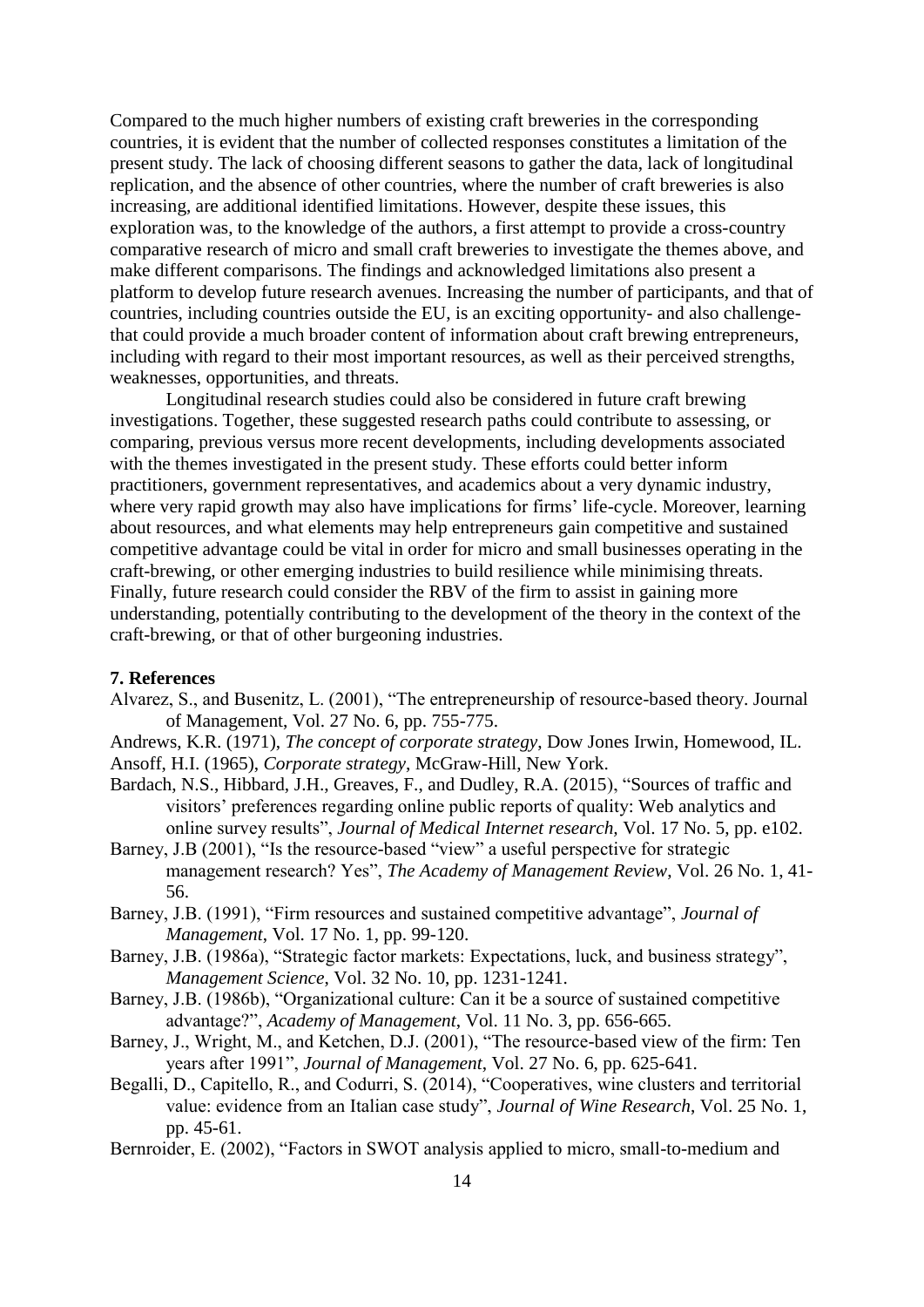large software enterprises: An Austrian study", *European Management Journal*, Vol. 20 No. 5, pp. 562-573.

- Brewers Association (2015), *"Number of breweries – Historical U.S. brewery count"*, available at:<https://www.brewersassociation.org/statistics/number-of-breweries/>
- Brewers of Europe (2015), *"Beer statistics 2015"*, available at: [http://www.brewersofeurope.org/uploads/mycms](http://www.brewersofeurope.org/uploads/mycms-files/documents/publications/2015/statistics_2015_web_002.pdf)[files/documents/publications/2015/statistics\\_2015\\_web\\_002.pdf](http://www.brewersofeurope.org/uploads/mycms-files/documents/publications/2015/statistics_2015_web_002.pdf)
- Byrne, K.J. (2015), *"Lot of excitement brewing in nearby communities"*, Boston Herald Online, available at: [http://www.bostonherald.com/lifestyle/food\\_beverage/2015/12/lot\\_of\\_excitement\\_bre](http://www.bostonherald.com/lifestyle/food_beverage/2015/12/lot_of_excitement_brewing_in_nearby_communities) wing in nearby communities
- Danson, M., Galloway, L., Cabras, I., and Beatty, T. (2015), "Microbrewing and entrepreneurship – The origins, development and integration of real ale breweries in the UK", *The International Journal of Entrepreneurship and Innovation,* Vol. 16 No. 2, pp. 135-144.
- Dierickx, I., and Cool, K. (1989), "Asset stock accumulation and sustainability of competitive advantage", *Management Science*, Vol. 35 No. 12, pp. 1504-1511.
- Doloreux, D., Chamberlin, T. and Ben-Amor, S. (2013), "Modes of innovation in the Canadian wine industry", *International Journal of Wine Business Research*, Vol. 25 No. 1, pp. 6-26.
- Duarte Alonso, A., and Bressan, A. (2015), "Resilience in the context of Italian micro and small wineries: an empirical study", *International Journal of Wine Business Research*, Vol. 27 No. 1, pp.40-60.
- Edelman, L.F., Brush, C.G., and Manalova, T. (2005), "Co-alignment in the resourceperformance relationship: strategy as mediator", *Journal of Business Venturing*, Vol. 20 No. 3, pp. 359-383.
- Ellingsworth, J. (2014), *"Lot of bottle: Russia's craft beer revolution is brewing", The Telegraph Online,* available at: [http://www.telegraph.co.uk/sponsored/rbth/business/11200570/russia-craft-beer](http://www.telegraph.co.uk/sponsored/rbth/business/11200570/russia-craft-beer-revolution-brewing.html)[revolution-brewing.html](http://www.telegraph.co.uk/sponsored/rbth/business/11200570/russia-craft-beer-revolution-brewing.html)
- ESBA (2011), *"Micro and small business in the EU"*, available at: <http://www.esba-europe.org/pdf/MSE%20brochure%20web.pdf>
- European Parliament (2015), *"Fact sheets on the European Union"*, available at: [http://www.europarl.europa.eu/atyourservice/en/displayFtu.html?ftuId=FTU\\_5.9.2.ht](http://www.europarl.europa.eu/atyourservice/en/displayFtu.html?ftuId=FTU_5.9.2.html) [ml](http://www.europarl.europa.eu/atyourservice/en/displayFtu.html?ftuId=FTU_5.9.2.html)
- Fastigi, M., Esposti, R., Orazi, F., and Viganò, E. (2015), *"The irresistible rise of the craft brewing sector in Italy: can we explain it?"* Proceedings of the 4th AIEAA Conference on Innovation, Productivity and Growth: Towards Sustainable Agri-food Production, June 11-12, 2015, Ancona, Italy.
- Felzensztein, C. (2011), "The Chilean wine industry: new international strategies for 2012", *Emerging Markets Case Studies*, Vol. 1 No. 1, pp. 1-12.
- Flint, D.J., and Golicic, S.L. (2009), "Searching for competitive advantage through sustainability: A qualitative study in the New Zealand wine industry", *International Journal of Physical Distribution and Logistics Management*, Vol. 39 No. 10, pp. 841- 860.
- Forsman, S. (2001), Resource-based strategy analysis: A case of local food processing firms in Finland, In S.O. Borgen (Ed.), *The food sector in transition – Nordic research,* Proceedings of NJF Seminar, No. 313, June 2000, Norwegian Agricultural Economics Research Institute (pp. 51-62). Oslo, Norway.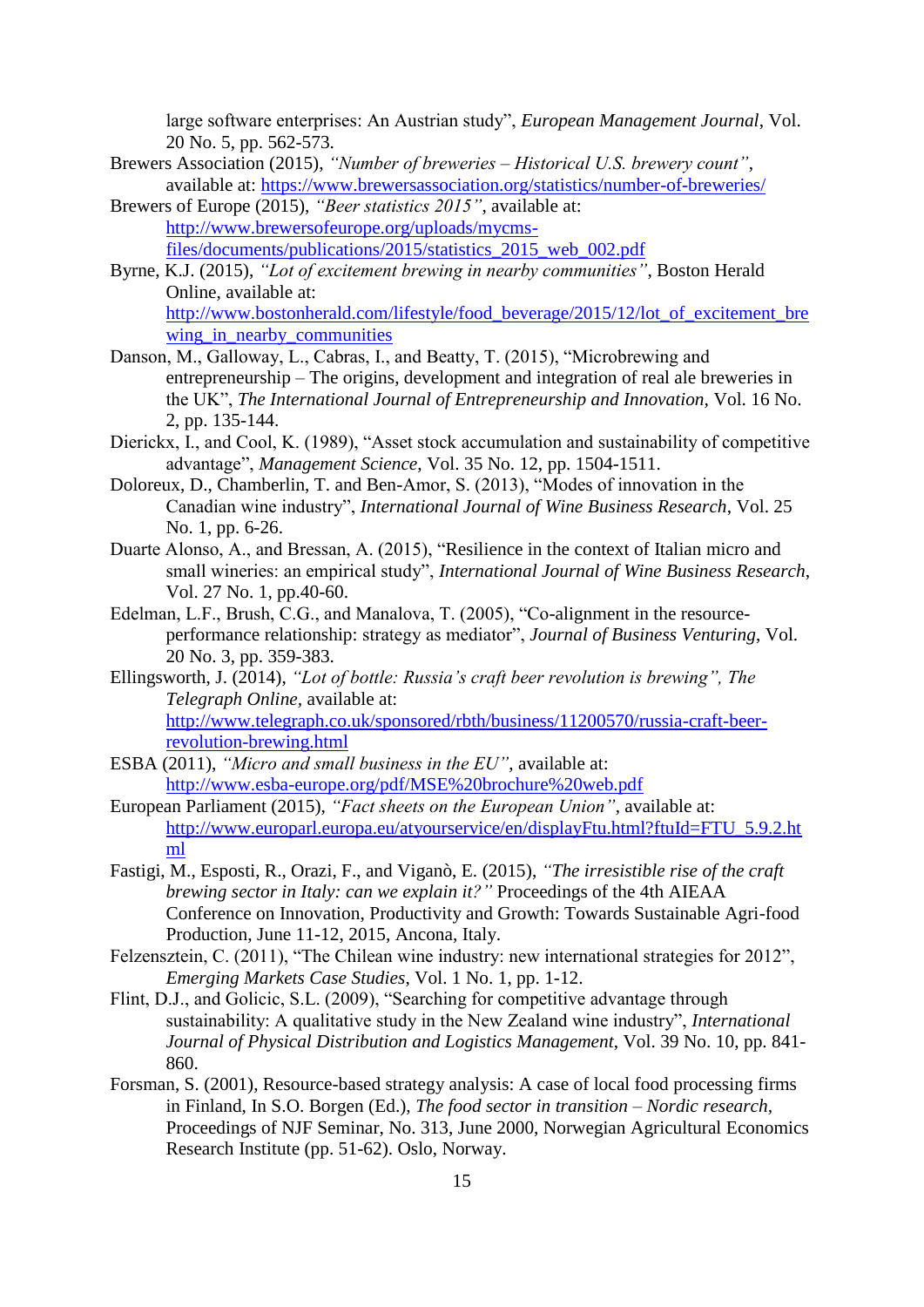- Gabzdylova, B., Raffensperger, J.F., and Castka, P. (2009), "Sustainability in the New Zealand wine industry: drivers, stakeholders and practices", *Journal of Cleaner Production*, Vol. 17 No. 11, pp. 992-998.
- Gov.UK (2015), *"Britain becomes 'brewing powerhouse'"*, available at: <https://www.gov.uk/government/news/britain-becomes-brewing-powerhouse>
- Greenblat, E. (2015), *"Craft beer industry is growing fast"*, The Australian online, available at: [http://www.theaustralian.com.au/business/craft-beer-industry-is-growing](http://www.theaustralian.com.au/business/craft-beer-industry-is-growing-fast/news-story/776560300d3212a9170bd65fbfedf5da)[fast/news-story/776560300d3212a9170bd65fbfedf5da](http://www.theaustralian.com.au/business/craft-beer-industry-is-growing-fast/news-story/776560300d3212a9170bd65fbfedf5da)
- Hambrick, D. (1987), "Top management teams: Key to strategic success", *California Management Review*, Vol. 30 No. 1, pp. 88-108.
- Hofer, C. and Schendel, D. (1978), *Strategy formulation: Analytical concepts*, West, St. Paul, MN.
- Houben, G., Lenie, K., and Vanhoof, K. (1999), "A knowledge-based SWOT-analysis system as an instrument for strategic planning in small and medium sized enterprises", *Decision Support Systems*, Vol. 26 No. 2, pp. 125-135.
- Hsieh, H-F., and Shannon, S.E. (2005), "Three approaches to qualitative content analysis", *Qualitative Health Research*, Vol. 15 No. 9, pp. 1277-1288.
- Hull, C.E. and Rothenberg, S. (2008), "Firm performance: The interactions of corporate social performance with innovation and industry differentiation. *Strategic Management Journal*, Vol. 29 No. 7, 781-789.
- Jin, L. (2011), "Improving response rates in web surveys with default setting: the effects of default on web survey participation and permission", *International Journal of Market Research,* Vol. 53 No. 1, pp. 75-94.
- Kanter, R.M. (1983), *The change masters: Corporate entrepreneurs at work*, Routledge, London.
- Karadeniz, E.E., and Göçer, K. (2007), "Internationalization of small firms", *European Business Review*, Vol. 19 No. 5, pp. 387-403.
- Karnøe, P., and Garud, R. (2012), "Path creation: Co-creation of heterogeneous resources in the emergence of the Danish wind turbine cluster", *European Planning Studies*, Vol. 20 No. 5, pp. 733-752.
- Kelliher, F., and Reinl, L. (2009), "A resource-based view of micro-firm management practice", *Journal of Small Business and Enterprise Development*, Vol. 16 No. 3, pp. 521-532.
- Klein, B., and Leffler, K. (1981), "The role of price in guaranteeing quality", *Journal of Political Economy*, Vol. 89 No. 4, pp. 615-641.
- Knowles, T., and Dingle, A. (1996), "The role and history of the British pub", *International Journal of Wine Marketing*, Vol. 8 No. 1, pp. 29-40.
- Lavie, D. (2006), "The competitive advantage of interconnected firms: A extension of the resource-based view", Academy of Management, Vol. 31 No. 3, pp. 638-658.
- Lengnick-Hall, C.A. (1992), "Innovation and competitive advantage: What we know and what we need to learn", Journal of Management, Vol. 18 No. 2, pp. 399-429.
- Lin, Y.C., and Tsai, P.H. (2009), "The impact of a global logistics integration system on localization service and business competitive advantage", *European Business Review*, Vol. 21 No. 5, pp. 418-437.
- Lockett, A., Thompson, S., and Morgenstern, U. (2009), "The development of the resourcebased view of the firm: A critical appraisal", *International Journal of Management Reviews*, Vol. 11 No. 1, pp. 9-28.
- Mahoney, J.T., and Pandian, J.R. (1992), "The resource-based view within the conversation of strategic management", *Strategic Management Journal*, Vol. 13 No. 5, pp. 363-380.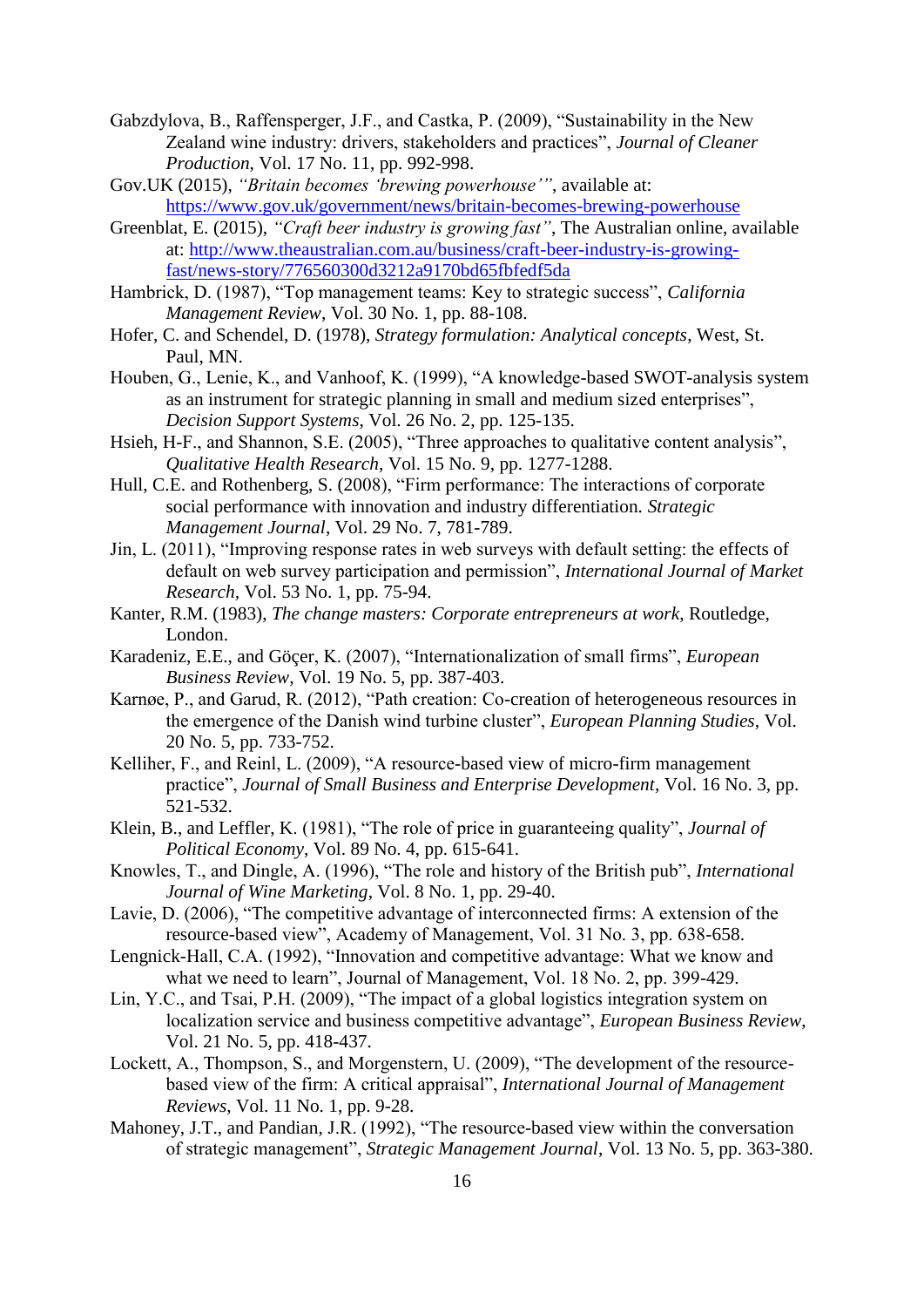- Maier T. (2013), "Selected aspect of the microbreweries boom", *Agris on-line Papers in Economics and Informatics*, Vol. 5 No. 4, pp. 135-142.
- Martinez-Carrasco, L., Brugarolas, M., and Martinez-Poveda, A. (2005), "Quality wines and wines protected by a designation of origin: Identifying their consumption determinants", *Journal of Wine Research*, Vol. 16 No. 3, pp. 213-232.
- Masakure, O., Henson, S., and Cranfield, J. (2009), "Performance of microenterprises in Ghana: a resource-based view", *Journal of Small Business and Enterprise Development*, Vol. 16 No. 3, pp. 466-484.
- Maye, D. (2012), "Real ale microbrewing and relations of trust: A commodity chain Perspective", *Tijdschrift voor Economische en Sociale Geografie*, Vol. 103 No. 4, 473–486.
- McAloon, C. (2015), "US experience shows demand for craft beer reviving rural farm sectors", ABC Rural online, available at: [http://www.abc.net.au/news/2015-05-25/craft-beer-growth-rejuvenating-rural](http://www.abc.net.au/news/2015-05-25/craft-beer-growth-rejuvenating-rural-communities-farming-sectors/6487350)[communities-farming-sectors/6487350](http://www.abc.net.au/news/2015-05-25/craft-beer-growth-rejuvenating-rural-communities-farming-sectors/6487350)
- McGrath H., and O'Toole T. (2013), "Enablers and inhibitors of the development of network capability in entrepreneurial firms: A study of the Irish micro-brewing network", *Industrial Marketing Management,* Vol. 42 No. 7, pp. 1141-1153.
- McGrath, R.G., Tsai, M-H., Venkataraman, S., and MacMillan, I.C. (1996), "Innovation, competitive advantage and rent: A model and test", Management Science, Vol. 42 No. 3, pp. 389-403.
- Murray A., and Kline C. (2015), "Rural tourism and the craft beer experience: factors influencing brand loyalty in rural North Carolina, USA", *Journal of Sustainable Tourism,* Vol. 23 No. 8-9, pp. 1198-1216.
- Pearce, J.A., Freeman, E.B., and Robinson, R.B. (1987), "The tenuous link between formal strategic planning and financial performance", Academy of Management Review, Vol. 12 No. 4, pp. 658-675.
- Peng, M. (2001), "The resource-based view and international business", Journal of Management, Vol. 27 No. 6, pp. 803-829.
- Peteraf, M.A. (1993), "The cornerstones of competitive advantage: A resource-based view", *Strategic Management Journal*, Vol. 14 No. 3, pp. 179-191.
- Porter, M. (1980), *Competitive strategy*, Free Press, New York.
- Porter, M. (1985), *Competitive advantage*, Free Press, New York.
- Porter, M.E., and Kramer, M.R. (2006), "Strategy and society: the link between competitive advantage and corporate social responsibility", *Harvard Business Review*, Vol. 84 No. 12, pp. 78-92.
- Priem, R.L. and Butler, J.E. (2001), "Is the resource-based "view" a useful perspective for strategic management research?", The Academy of Management Review, Vol. 26 No. 1, pp. 22-40.
- Reid, M. (2002), "Building strong brands through the management of integrated marketing communications", *International Journal of Wine Marketing*, Vol. 14 No. 3, pp. 37-52.
- Roininen, K., Arvola, A., and Lähteenmäki, L. (2006), "Exploring consumers' perceptions of local food with two different qualitative techniques: Laddering and word association", *Food Quality and Preference*, Vol. 17 No. 1-2, pp. 20-30.
- Rumelt, R. (1984), Towards a strategic theory of the firm. In R. Lamb (Ed.), *Competitive strategic management* (pp. 556-570), Prentice-Hall, Englewood Cliffs, NJ.
- Schreier, M. (2012), *Qualitative content analysis in practice*, Sage Publications Ltd., London, UK.
- Simon-Elorz, K., Castillo-Valero, J.S., and Garcia-Cortijo, M.C. (2015), "Economic